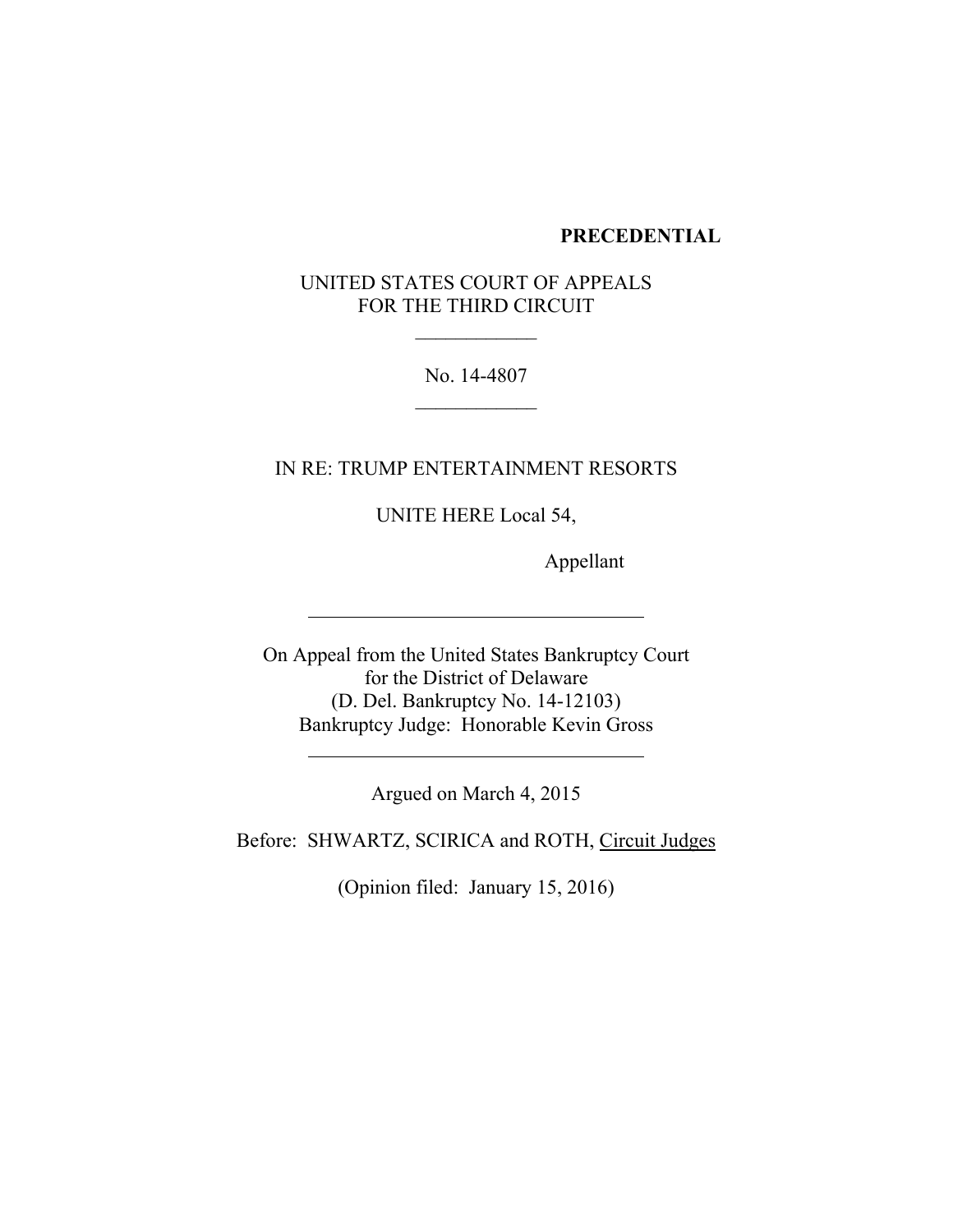Kathy L. Krieger, Esquire **(Argued)** Darin M. Dalmat, Esquire Evin F. Isaacson, Esquire James & Hoffman 1130 Connecticut Avenue, N.W. Suite 950 Washington, DC 20001

William T. Josem, Esquire Cleary, Josem & Trigiani 325 Chestnut Street Constitution Place, Suite 200 Philadelphia, PA 19106

#### Counsel for Appellant

Roy T. Englert, Jr., Esquire **(Argued)** Joshua S. Bolian, Esquire Robbins, Russell, Englert, Orseck, Untereiner & Sauber 1801 K Street, NW Suite 411-L Washington, DC 20006

> Counsel for Appellees Trump Entertaiment Resorts Inc, TER Development Co LLC, TERH LLP Inc., Trump Entertainment Resorts Development Company LLC, Trump Entertainment Resorts Holdings LP, Trump Marina Associates, Trump Plaza Associates LLC and Trump Taj Mahal Associates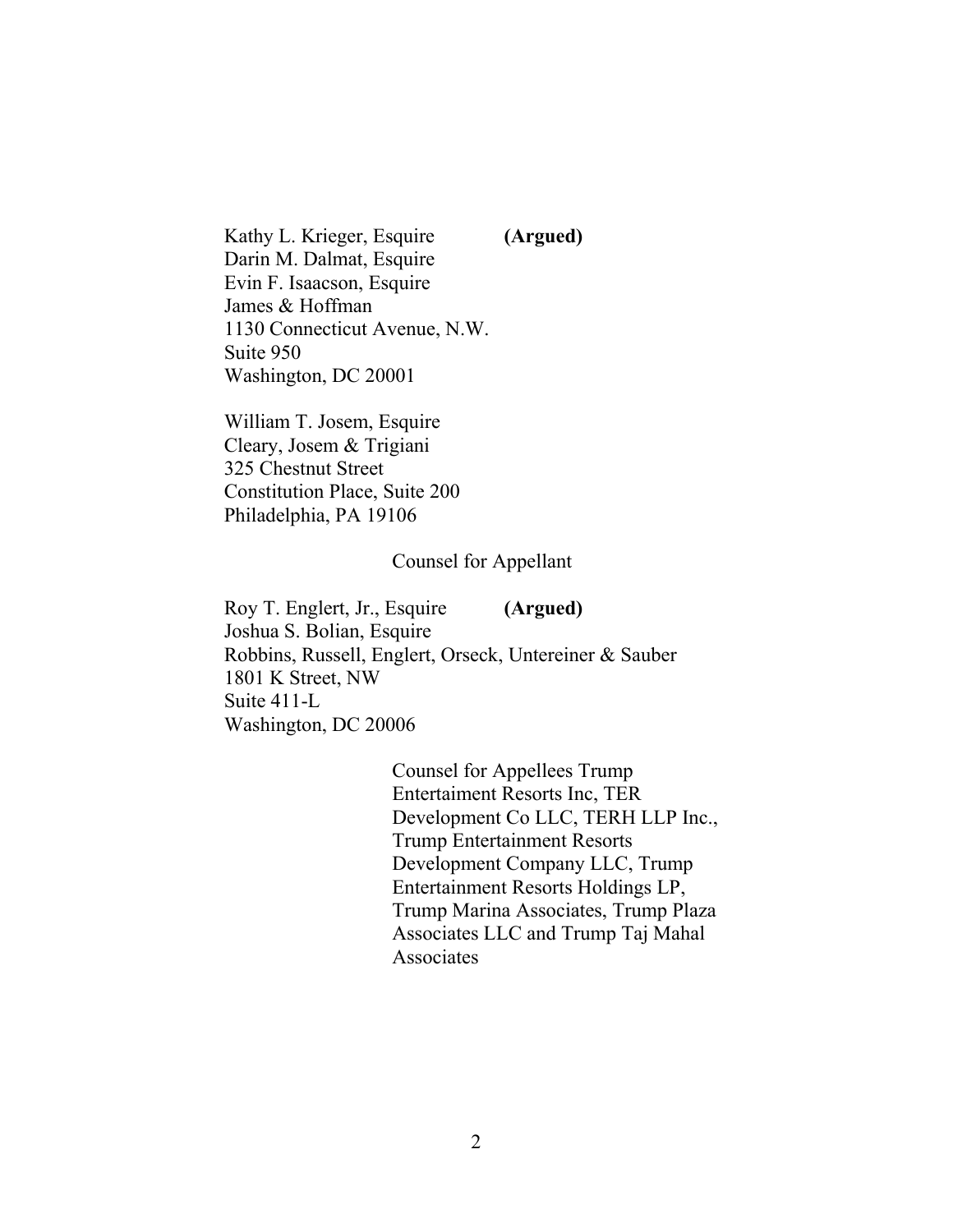Mark B. Conlan, Esquire Gibbons One Gateway Center Newark, NJ 07102

> Counsel for Appellee Official Committee of Unsecured Creditors of Trump Entertainment Resorts

James T. Bentley, Esquire Lawrence V. Gelber, Esquire Schulte, Roth & Zabel 919 Third Avenue New York, NY 10022

## Counsel for Appellee National Retirement Fund

Allan S. Brilliant, Esquire Dechert 1095 Avenue of the Americas New York, NY 10036

G. Eric Brunstand Jr., Esquire Dechert 90 State House Square Hartford, CT 06103

## Counsel for Appellee First Lien Lenders

Diana O. Embree, Esquire Barbara A. O'Neill, Esquire Paul A. Thomas, Esquire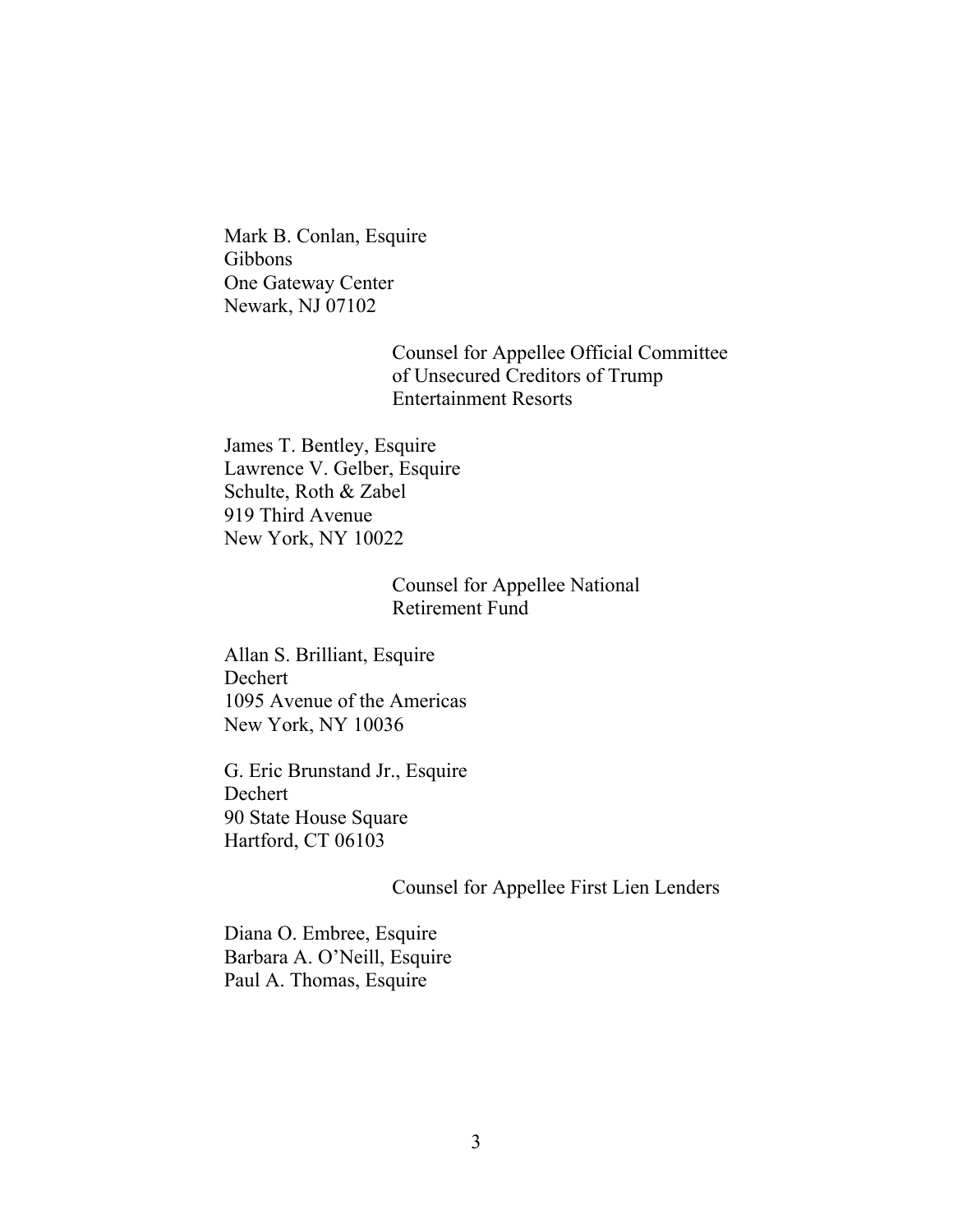National Labor Relations Board Contempt Litigation Branch 1015 Half Street, S.E. Washington, DC 20570

## Counsel for Amicus Appellant National Labor Relations Board

David M. Bass, Esquire Michael D. Sirota, Esquire Cole Schotz 25 Main Street Court Plaza North P.O. Box 800 Hackensack, NJ 07601

> Counsel for Amicus Appellees 710 Long Ridge Road Operating Company II, LLC, 240 Church Street Operating Company II, LLC, 1 Burr Road Operating Company II, LLC, 245 Orange Avenue Operating Company II, LLC and 107 Osbourne Street Operating Company II, LLC

## O P I N I O N

**ROTH**, Circuit Judge: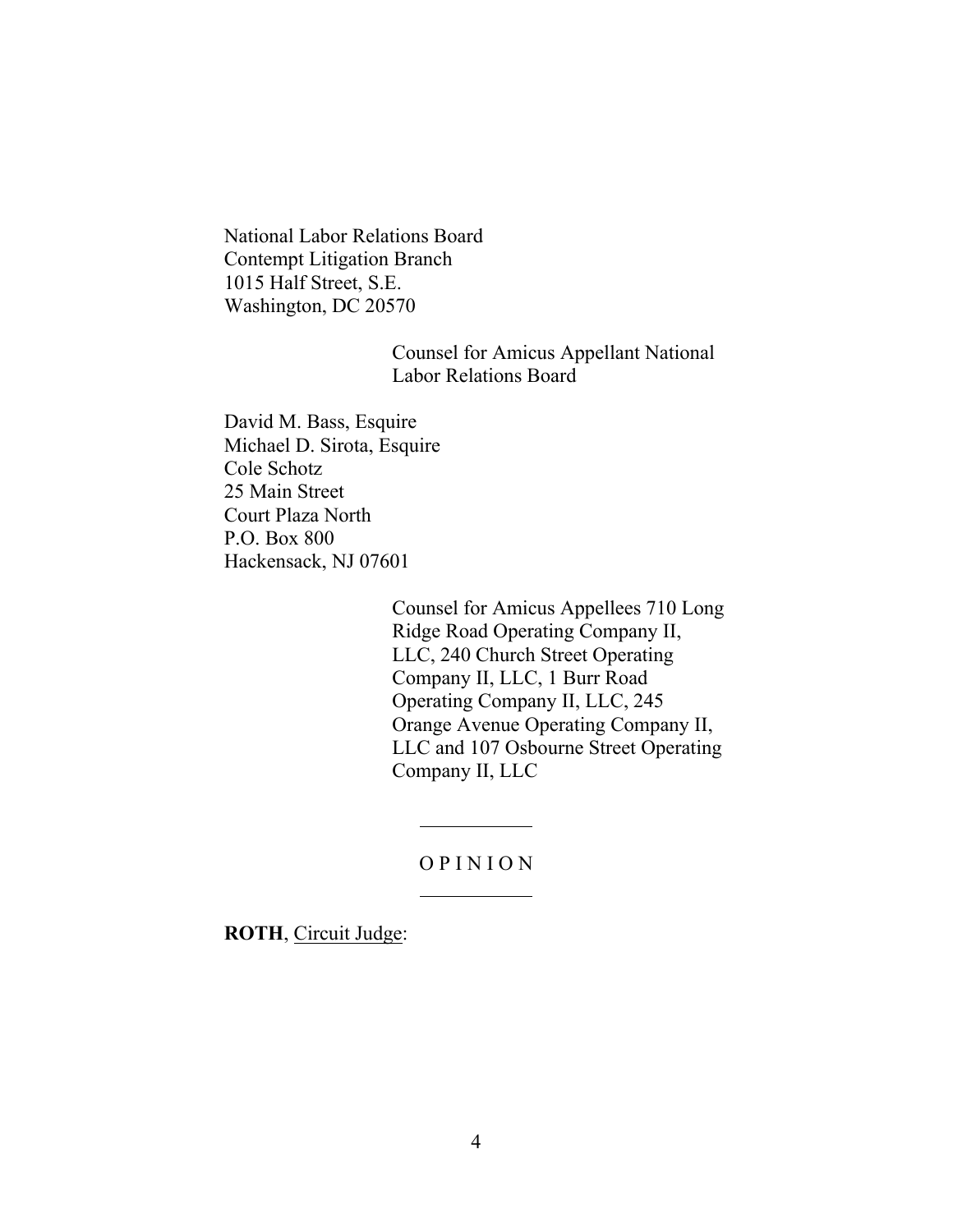This appeal requires us to resolve the effect of two potentially conflicting provisions of federal law. Section 1113 of the Bankruptcy Code allows a Chapter 11 debtor to "reject" its collective bargaining agreements (CBAs) under certain circumstances. 1 The National Labor Relations Act (NLRA) prohibits an employer from unilaterally changing the terms and conditions of a CBA even after its expiration.<sup>2</sup> Thus, under the NLRA, the key terms and conditions of an expired CBA continue to govern the relationship between a debtor-employer and its unionized employees until the parties reach a new agreement or bargain to impasse. This case presents a question of first impression among the courts of appeals: is a Chapter 11 debtor-employer able to reject the continuing terms and conditions of a CBA under § 1113 after the CBA has expired?

UNITE HERE Local 54 (Union) appeals the Bankruptcy Court's order granting the Debtors' motion to reject their CBA with the Union pursuant to  $\S$  1113(c). The Union contends that the Bankruptcy Court lacked subject matter jurisdiction to approve the Debtors' motion because the CBA had expired. The Debtors, Trump Entertainment

<sup>&</sup>lt;sup>1</sup> 11 U.S.C. § 1113.

<sup>2</sup> *See* 29 U.S.C. § 158(a)(5); *NLRB v. Katz*, 369 U.S. 736, 743 (1962) (holding that an employer commits an unfair labor practice if, without bargaining to impasse, it unilaterally changes existing terms or conditions of employment); *Litton Fin. Printing Div. v. NLRB*, 501 U.S. 190, 198 (1991) (citing Laborers Health & Welfare Trust Fund for N. Cal. v. *Advanced Lightweight Concrete Co.*, 484 U.S. 539, 544 n.6 (1988) (applying the *Katz* doctrine to expired CBAs)).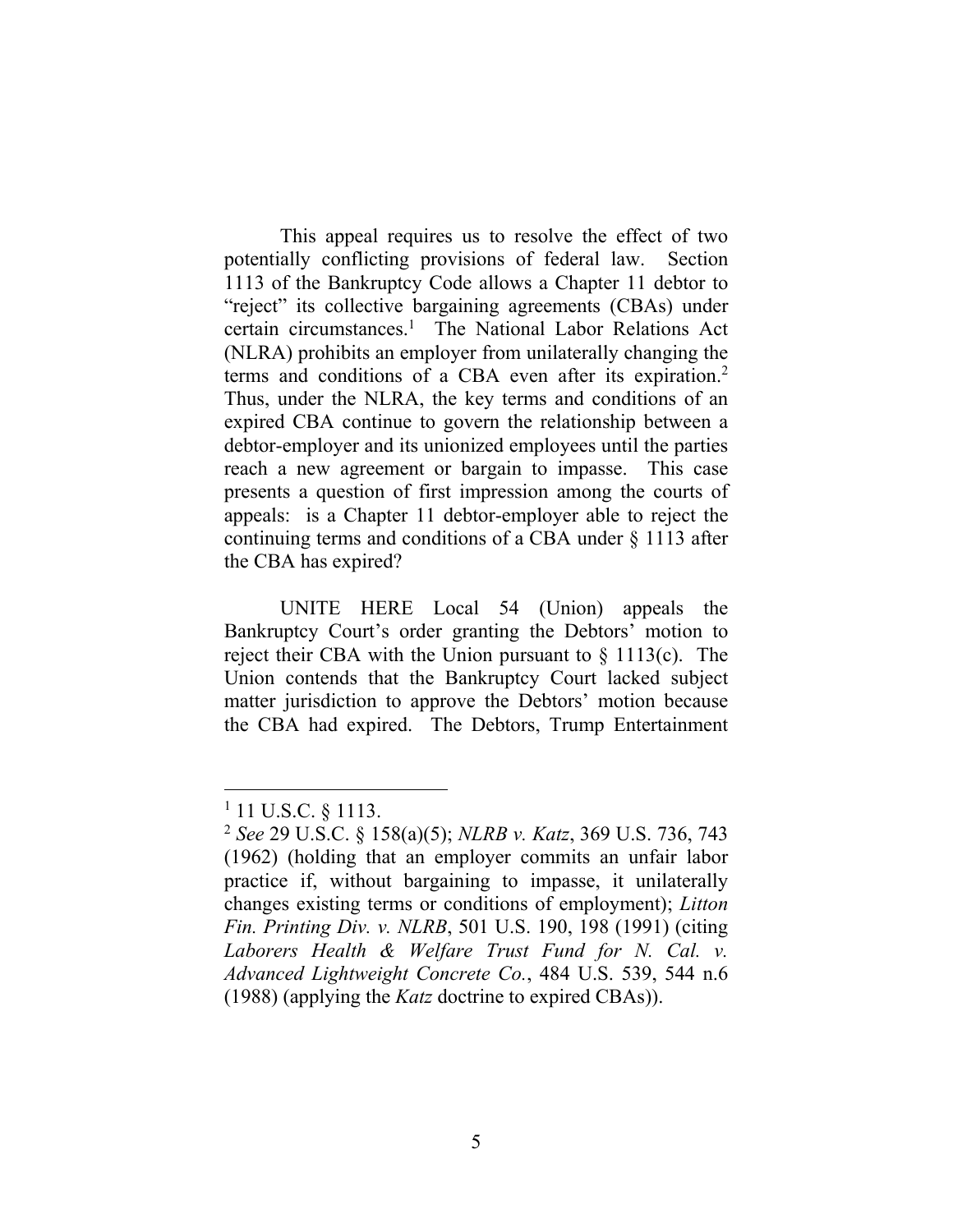Resorts, Inc., and its affiliated debtors,<sup>3</sup> contend that  $\S$ 1113(c) governs all CBAs, expired and unexpired, and that the Bankruptcy Court's interpretation of § 1113 is consistent with the policies underlying the Bankruptcy Code.

We conclude that  $\S 1113$  does not distinguish between the terms of an unexpired CBA and the terms and conditions that continue to govern after the CBA expires. Thus, we will affirm the order of the Bankruptcy Court.

### **I.**

### **A.**

The facts giving rise to this appeal are undisputed. The Debtors own and operate the Trump Taj Mahal casino in Atlantic City, New Jersey. The casino employs 2,953 employees, 1,467 of whom are unionized. UNITE HERE Local 54 is the largest of the employee unions, representing 1,136 employees. The most recent CBA between the Union and Taj Mahal was negotiated in 2011 for a three-year term. It contained a duration provision – titled "term of contract" – that provided:

> The collective bargaining agreement shall remain in effect until 11:59 p.m. on September 14, 2014 and shall continue in full force and effect from year to year thereafter, unless either party serves sixty (60) days written notice of its

<sup>&</sup>lt;sup>3</sup> The affiliated debtors include Trump Taj Mahal Associates, LLC, the Union's counter-party to the CBA.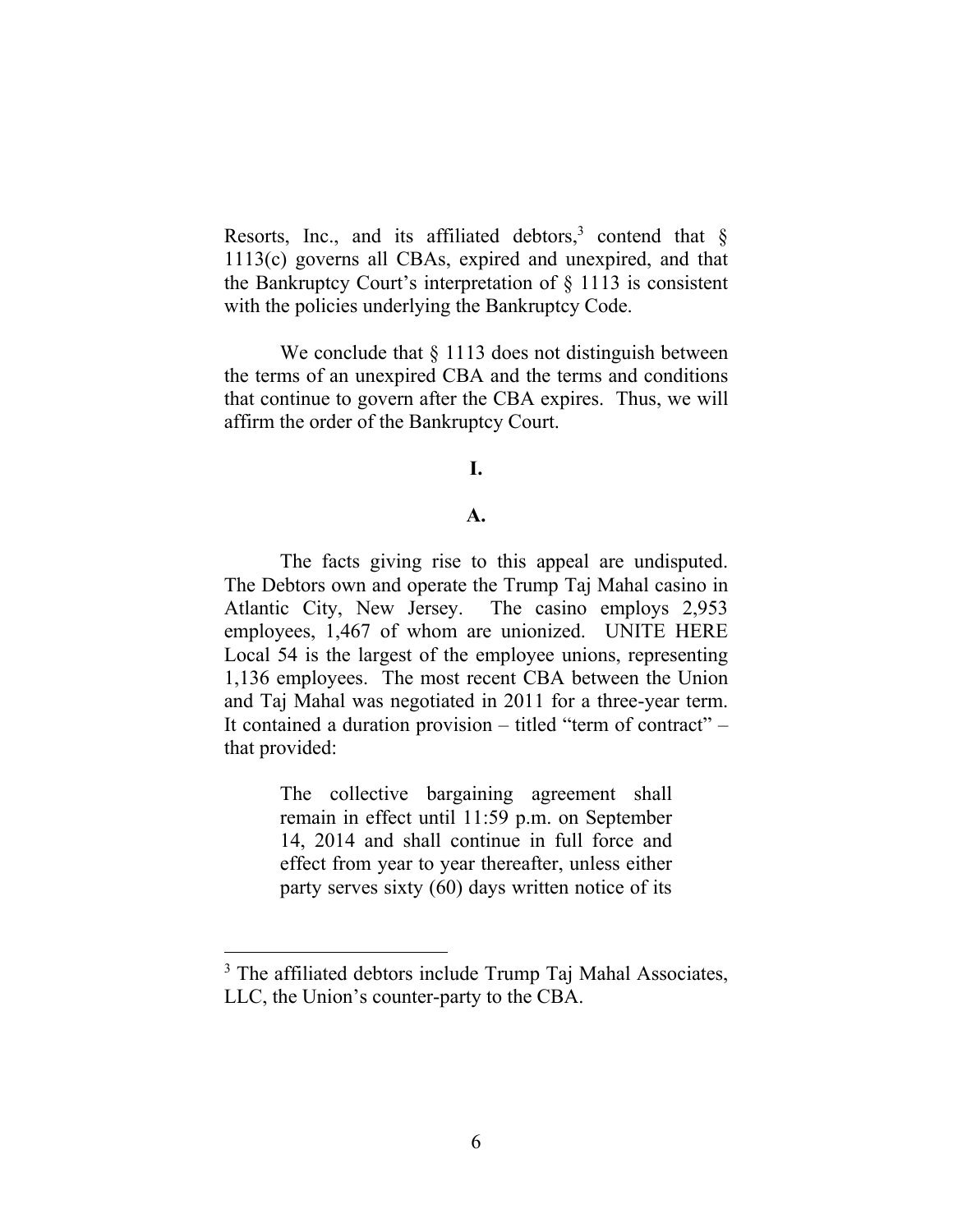intention to terminate, modify, or amend the Collective Bargaining Agreement.

In early 2014, due to the casino's deteriorating financial health, $4$  the Debtors attempted to negotiate a new agreement. Specifically, on March 7, the Debtors gave the Union notice of their "intention to terminate, modify or amend" the CBA and asked the Union to begin negotiations for a new agreement. The Union did not respond. On April 10, the Debtors followed up on their request. On April 30, the Union responded that "while [it is] also anxious to commence bargaining, the Union is simply not ready, some five months out [from expiration of the CBA], to commence negotiations" but it would "contact [the Debtors] within the next several months."

On August 20, at the Debtors' request, the Union met with the Debtors to discuss terms for a new agreement. Although the Debtors emphasized their critical financial situation, the Union was not receptive to negotiations. On August 28, the Debtors proposed modifications to the CBA, including replacing the pension contributions with a  $401(k)$ program, and replacing the health and welfare program with subsidized coverage under the Affordable Care Act. The Union responded that it was prepared to work with the Debtors on workers' pensions, but not on the health and welfare proposal. No agreement was reached.

<sup>4</sup> In 2011, Taj Mahal's earnings before interest, taxes, depreciation, and amortization (EBITDA) were approximately \$32 million. The casino's earnings plummeted to a loss of \$6.1 million in 2013. As of June 30, 2014, Taj Mahal's twelve-month EBITDA was a loss of \$25.7 million.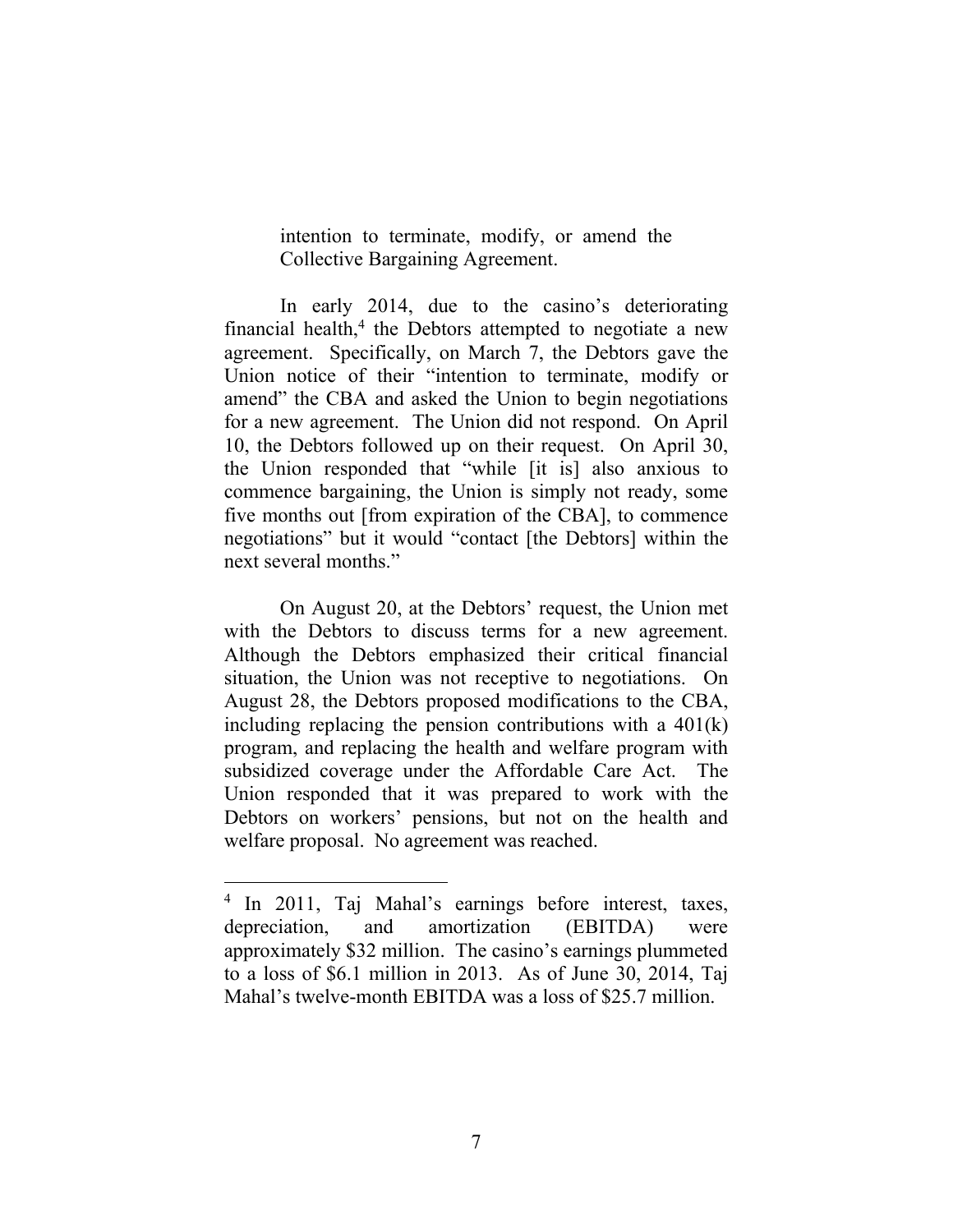On September 9, 2014, the Debtors filed for Chapter 11 bankruptcy protection. On September 11, the Debtors asked the Union to extend the term of the CBA, but the Union refused, unless the Debtors agreed to terminate the extension upon the filing of a  $\S$  1113 motion. It is undisputed that, with no new agreement in place and with the Debtors having served notice to modify the agreement, the CBA expired on September 14, 2014.

On September 17, the Debtors sent the Union a proposal with supporting documentation to demonstrate the Debtors' "dire" financial condition, and requested to meet "on any day and at any place" within the next seven days. The Union proposed to meet on September 24, for the first bargaining session. After the meeting on September 24, the Union requested additional information, which the Debtors promptly provided. Two days later, the Union sent a "counter-proposal" to the Debtors, which consisted largely of more information requests. Also on September 26, the Debtors filed a motion pursuant to 11 U.S.C. § 1113 seeking to reject the CBA and implement the terms of the Debtors' last proposal to the Union. The Debtors asserted that rejection of the CBA was necessary to their reorganization based on a three-part business plan, which anticipated concessions from the first lien lenders, local and state authorities, and the Union.

On October 17, 2014, following evidentiary hearings, the Bankruptcy Court granted the Debtors' motion to reject the expired CBA and authorized the Debtors to implement their last proposal.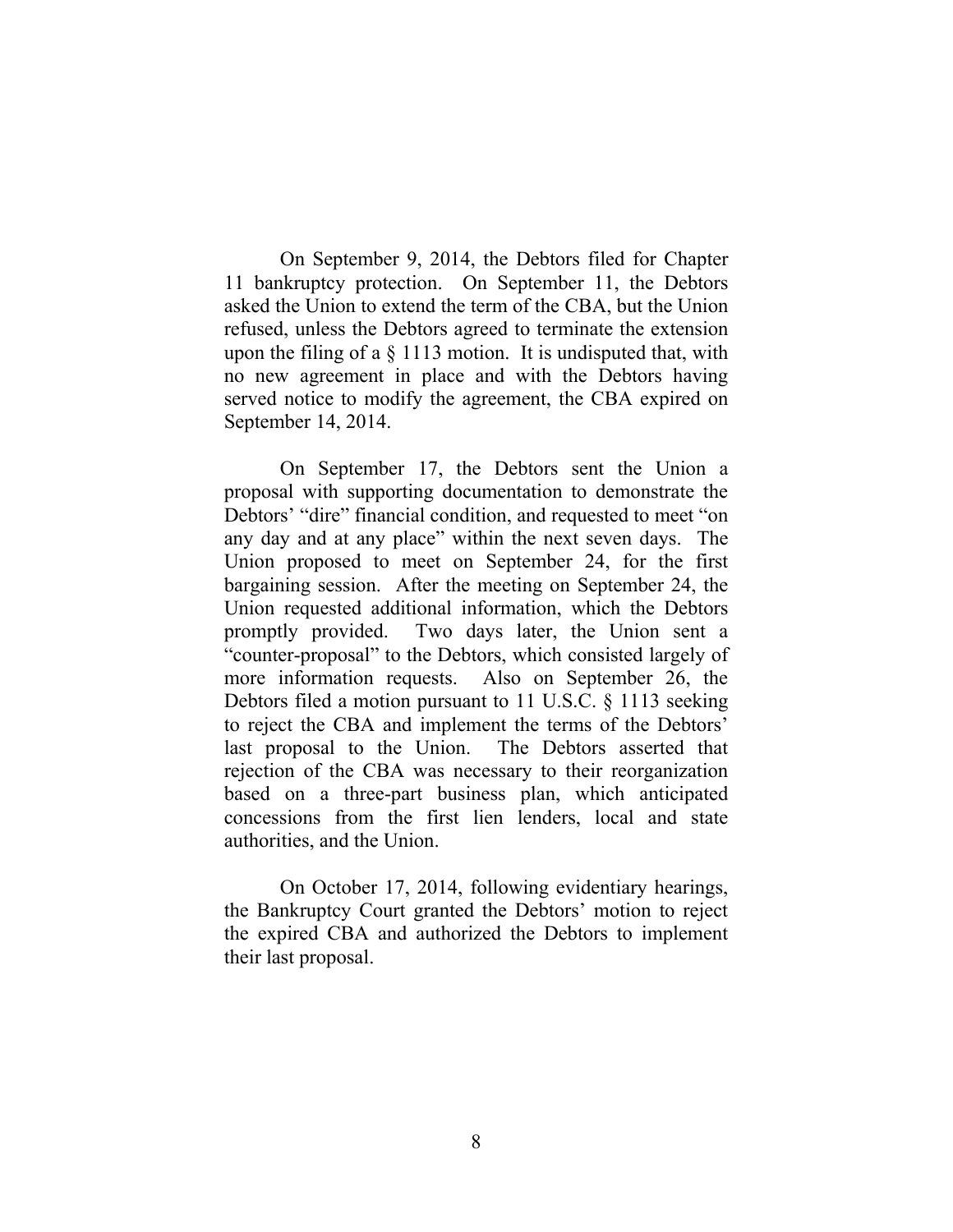**B.** 

In granting the Debtors' motion, the Bankruptcy Court addressed three issues. First, the court considered whether it had the authority to grant the motion to reject the CBA, given that the CBA had expired after the Debtors filed for bankruptcy but before the Debtors filed the rejection motion. The court concluded that § 1113 permits rejection of expired CBAs, reasoning that  $\S 1113$  is not limited to "unexpired" or "executory" CBAs. The court observed that, in passing § 1113 as a whole, Congress "recognized the need for an expedited process by which debtors could restructure labor obligations" and "provided several checks" to protect union employees. $5$  The court could not discern a reason for distinguishing between expired and unexpired CBAs because granting the union the power to delay the bankruptcy process would subvert the "policy and bargaining power balances Congress struck in Section 1113."<sup>6</sup>

Having decided that § 1113 encompasses expired CBAs, the Bankruptcy Court determined that the Debtors satisfied the requirements of § 1113. Specifically, the court found that the Debtors' proposal provided "for those necessary modifications . . . that are necessary to permit the reorganization of the debtor;" that the Union rejected the proposal without good cause; and that the balance of the equities clearly favored rejection of the CBA.<sup>7</sup> The Bankruptcy Court noted that, based on "uncontroverted

<sup>5</sup> *In re Trump Entm't Resorts, Inc.*, 519 B.R. 76, 86 (Bankr. D. Del. 2014).

<sup>6</sup> *Id.* at 87.

<sup>7</sup> *See id.* at 88-92; *see generally* 11 U.S.C. § 1113(b)(1).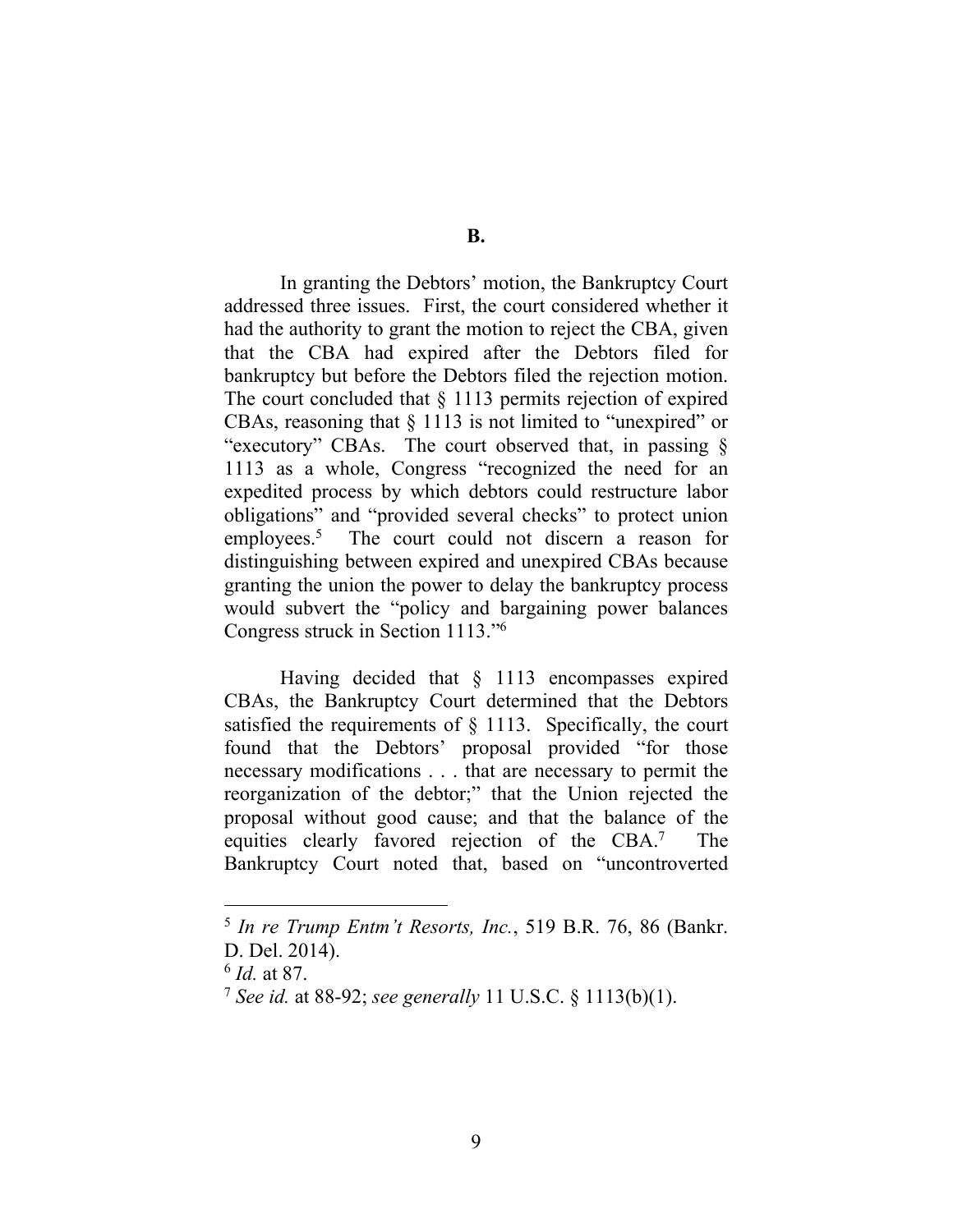evidence" at the hearing, the Debtors would be forced to close the casino and liquidate if the requested relief were not granted.<sup>8</sup> The Bankruptcy Court also expressed concern that "while [the] Debtors were imploring the Union to engage with them in discussions, offering to meet  $24/7$ ,  $\ldots$  the Union was engaging in picketing, a program of misinformation . . . and, most egregiously, communicating with customers who had scheduled conferences at the Casino to urge them to take their business elsewhere."<sup>9</sup> It was "clear" to the Bankruptcy Court that "the Union was not focusing its efforts on negotiating to reach agreement with Debtors<sup>"10</sup>

Finally, the Bankruptcy Court determined that, under § 1113, it could authorize the Debtors to modify the expired CBA and implement the terms of Debtor's proposal. The court observed that the text of § 1113 did not explicitly grant the court authority to implement the proposed terms, but the "reasoned view" is that a debtor in possession is authorized "to implement changes to the terms and conditions of employment that were included in the section 1113 proposals approved by the bankruptcy court."<sup>11</sup>

The parties petitioned this Court for direct appeal,  $12$ which we granted on December 15, 2014. The Union challenges only the first issue addressed by the Bankruptcy

<sup>8</sup> *Id.* at 87.

<sup>9</sup> *Id.* at 82.

<sup>10</sup> *Id.*; *see id.* at 81 ("The correspondence admitted into evidence is alarming in showing the Debtors were literally begging the Union to meet while the Union was stiff-arming the Debtors.").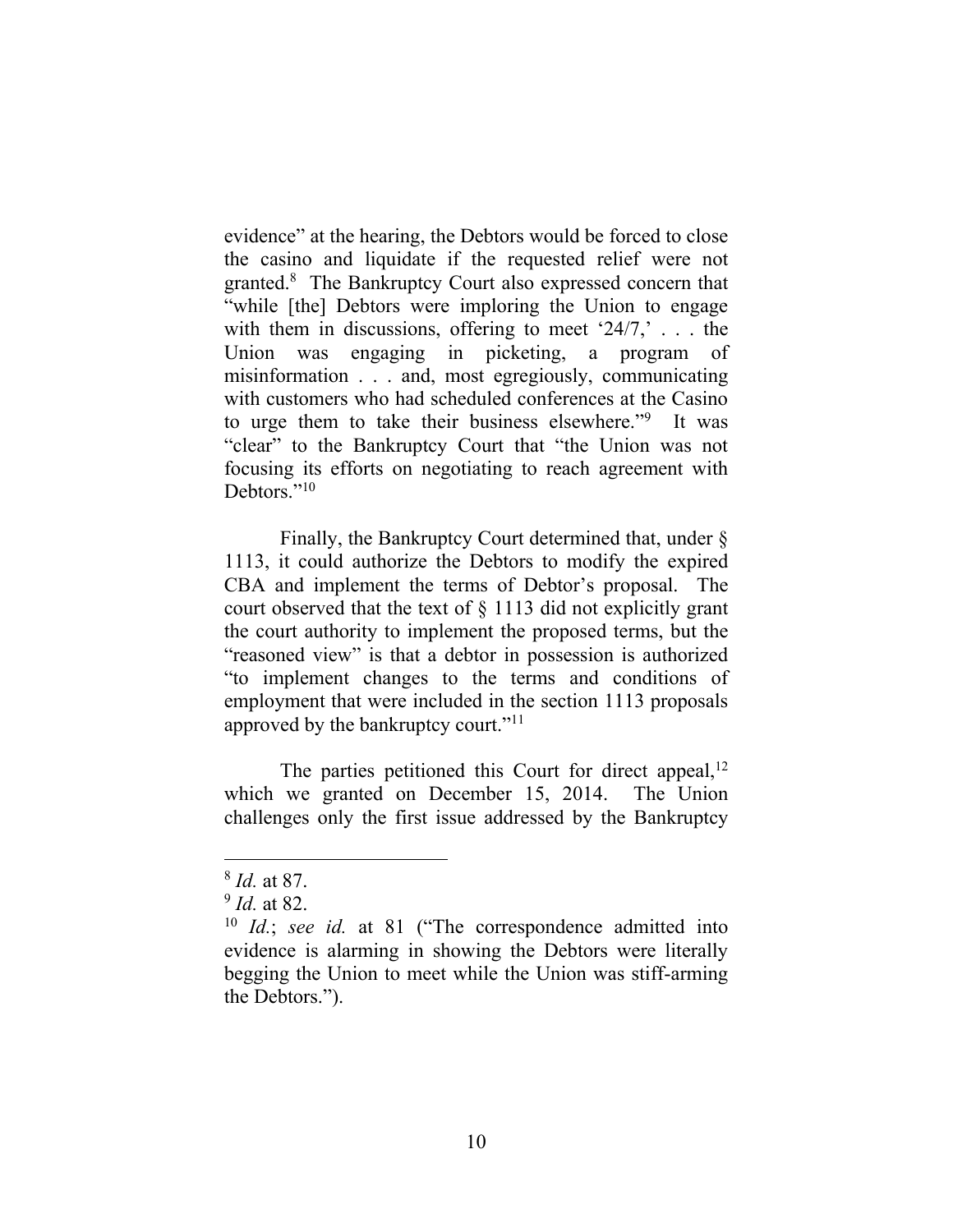Court, whether a Bankruptcy Court may grant a motion to reject an expired CBA under § 1113.<sup>13</sup>

#### **II.**

The Bankruptcy Court had jurisdiction under 28 U.S.C.  $\S$ § 157(b) and 1334(a).<sup>14</sup> We have jurisdiction under

<sup>14</sup> Although the Union contends that the Bankruptcy Court erred in finding that it has jurisdiction under 11 U.S.C. § 1113, this case concerns the scope of a non-jurisdictional statute. *See Arbaugh v. Y&H Corp.*, 546 U.S. 500, 515-16 (2006). The Bankruptcy Court's interpretation of § 1113 did not violate the statute vesting the NLRB with exclusive jurisdiction to administer the NLRA. *See* 29 U.S.C. § 160. As the Bankruptcy Court recognized, § 1113 allows the debtor only to terminate or modify its ongoing obligations to its employees; it does not give a bankruptcy court the authority to interpret or administer the NLRA. *See Trump Entm't Resorts, Inc.*, 519 B.R. at 87 ("This is a no greater

<sup>11</sup> *Id.* at 92 (citing *7 Collier on Bankruptcy* ¶ 1113.06[1][b] (16th ed. 2014)).

<sup>12</sup> *See* 28 U.S.C. § 158(d)(2).

 $13$  The Union raises the issue of whether the Bankruptcy Court had the authority to "implement changes in the postexpiration terms and conditions of employment" in its Statement of Issue Presented for Review and in a single footnote in the Argument section of its brief, but does not articulate any arguments in support of review. Because the Union does not pursue this argument in its briefing, we assume, without deciding, that the Bankruptcy Court had the authority to implement the terms of the § 1113 proposal.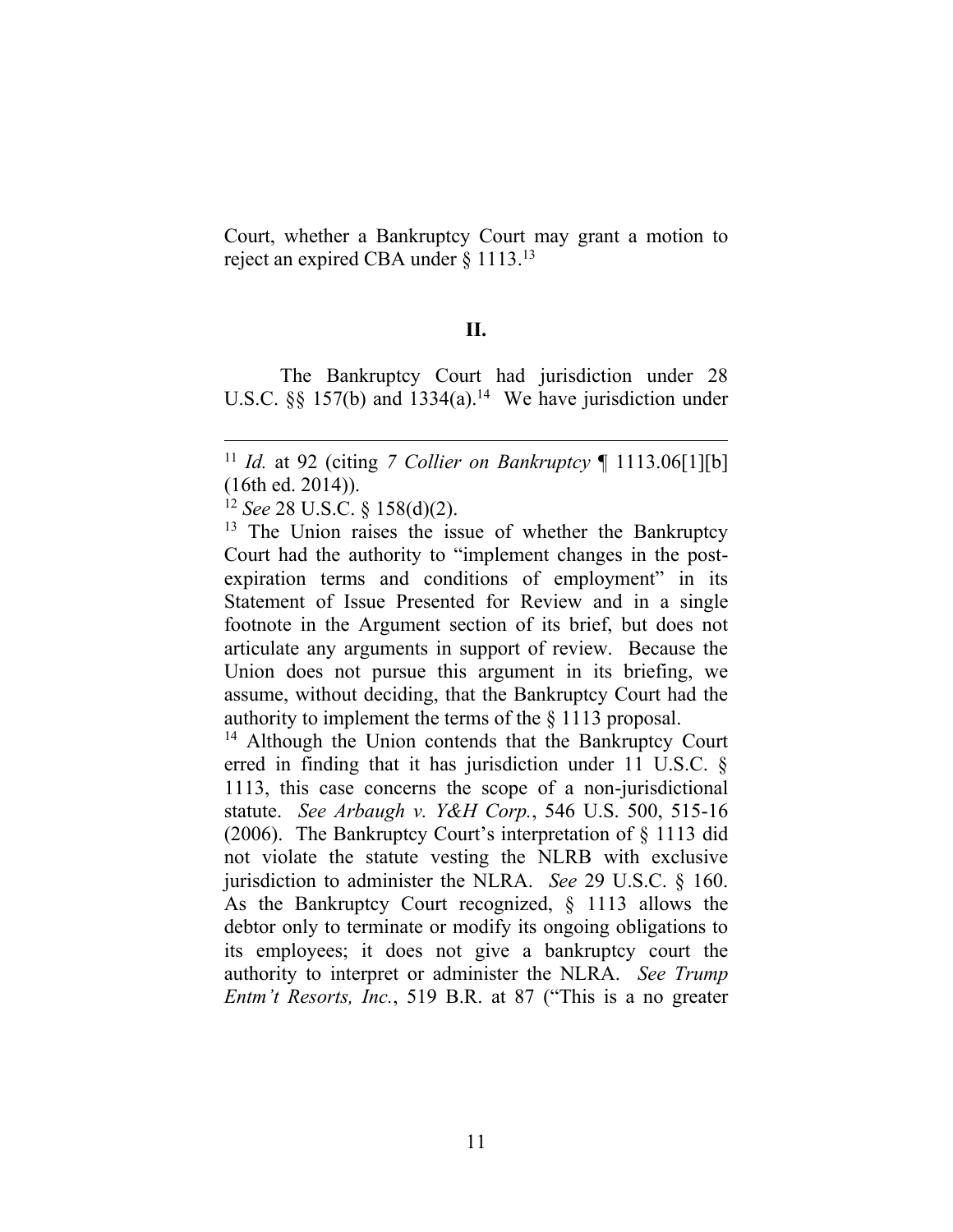28 U.S.C. § 158(d)(2)(A). We review the Bankruptcy Court's legal determinations *de novo*. 15

### **III.**

The question before us is whether  $\S$  1113 authorizes a Chapter 11 debtor to reject the continuing terms and conditions of a CBA after its expiration. Two statutory schemes are at issue: the NLRA and Chapter 11 of the Bankruptcy Code. We read these two statutory frameworks *seriatim*, and assume that Congress passed each subsequent law with full knowledge of the existing legal landscape.<sup>16</sup>

intrusion on the NLRB's jurisdiction than if the Court were to apply Section 1113 to a [CBA] which has not expired by its terms.").

<sup>15</sup> *In re Makowka*, 754 F.3d 143, 147 (3d Cir. 2014).

<sup>16</sup> *See Miles v. Apex Marine Corp.*, 498 U.S. 19, 32 (1990).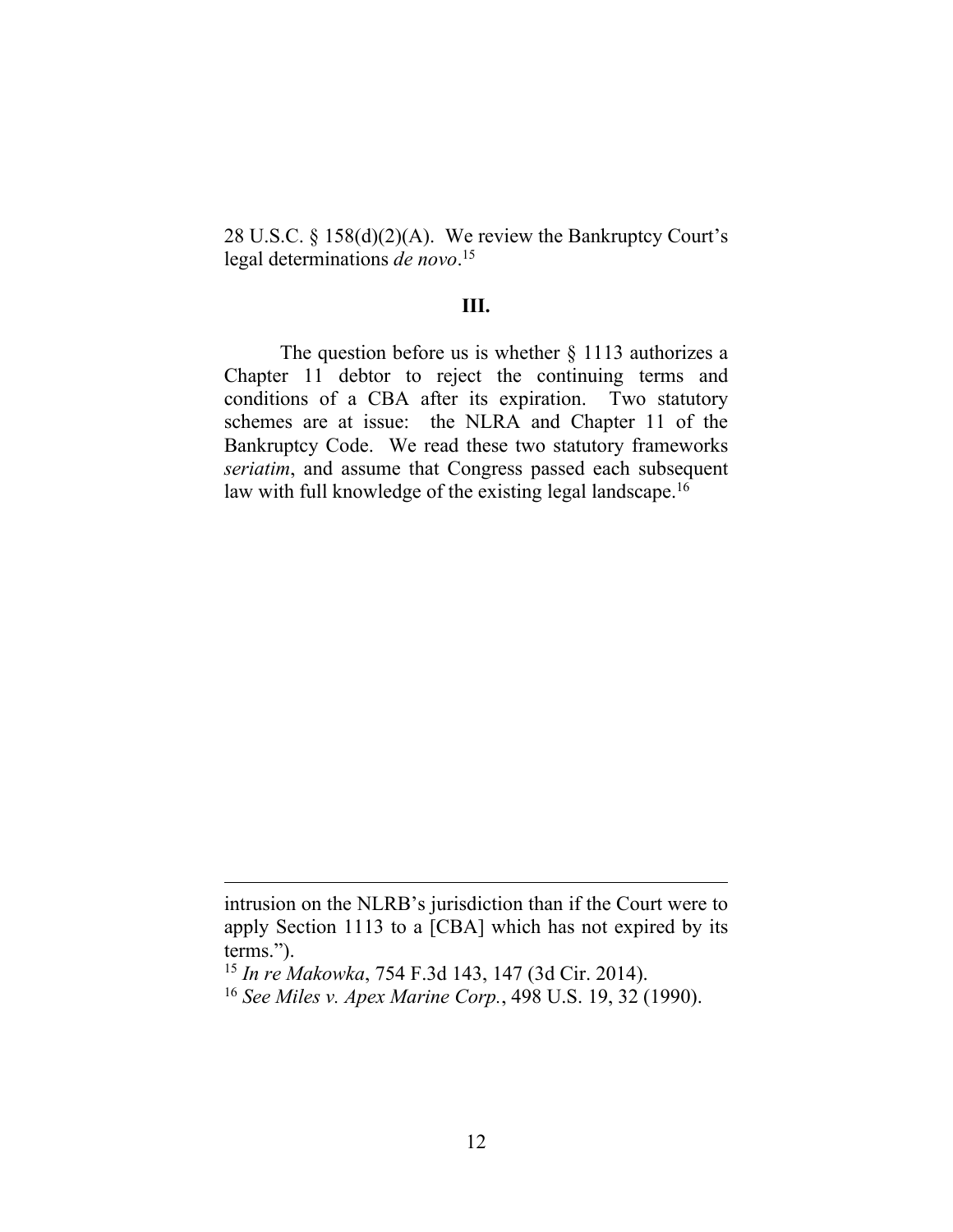Our role in interpreting a statute is to give effect to Congress's intent.<sup>17</sup> Because we presume that Congress expresses its intent through the ordinary meaning of its language, we begin our analysis by examining the plain language of the statute.<sup>18</sup> When statutory "language is plain, the sole function of the courts—at least where the disposition required by the text is not absurd—is to enforce it according to its terms."<sup>19</sup>

Bankruptcy courts are divided on whether § 1113 permits debtors to reject expired CBAs.<sup>20</sup> But a mere

<sup>17</sup> *See Idahoan Fresh v. Advantage Produce, Inc.*, 157 F.3d 197, 202 (3d Cir. 1998) (citing *Negonsott v. Samuels*, 507 U.S. 99, 104 (1993)).

<sup>18</sup> *See id.* (citations omitted).

<sup>19</sup> *Hartford Underwriters Ins. Co. v. Union Planters Bank, N.A.*, 530 U.S. 1, 6 (2000) (internal quotation marks omitted); *see Parker v. NutriSystem, Inc.*, 620 F.3d 274, 277 (3d Cir. 2010).

<sup>20</sup> *Compare In re 710 Long Ridge Rd. Operating Co., II*, 518 B.R. 810, 830 (Bankr. D.N.J. 2014) (holding that § 1113(c) applies to CBAs that had expired prepetition), *In re Karykeion, Inc.*, 435 B.R. 663, 675 (Bankr. C.D. Cal. 2010) (same), *In re Ormet Corp.*, No. 2:04-CV-1151, 2005 WL 2000704, at \*2 (S.D. Ohio 2005) (same), *In re Hoffman Bros. Packing Co.*, 173 B.R. 177, 184 (9th Cir. BAP 1994) (holding that the CBA "continues 'in effect,' as recognized by  $\S$ 1113(e) and as was implicit in § 1113(c)"), *Accurate Die Casting Co.*, 292 N.L.R.B. 982, 987-88 (1989) (dicta), *with In re Hostess Brands, Inc.*, 477 B.R. 378, 382-83 (Bankr. S.D.N.Y. 2012) (holding that § 1113(c) is only applicable to current CBAs), *In re San Rafael Baking Co.*, 219 B.R. 860,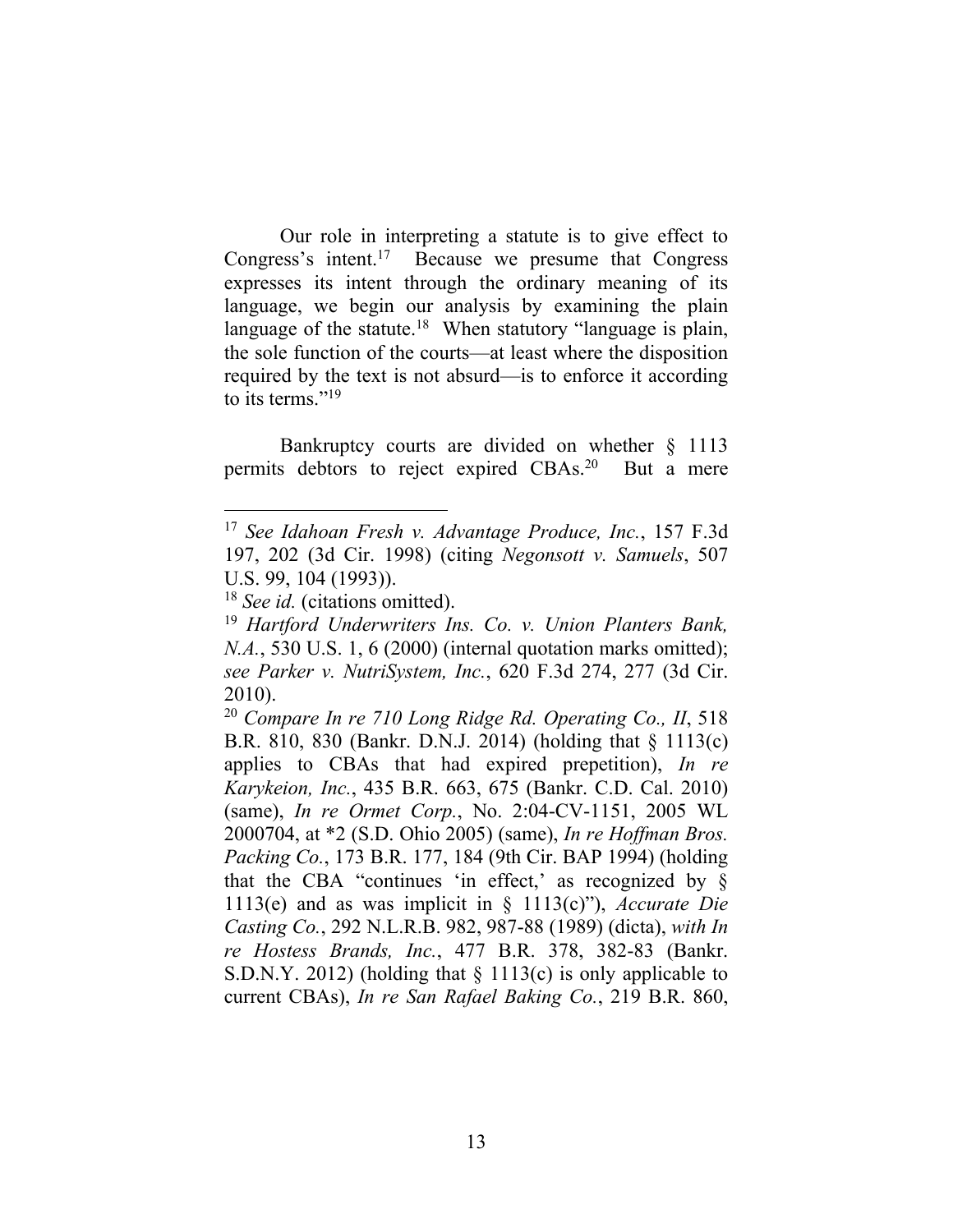divergence in statutory construction does not render § 1113 ambiguous.<sup>21</sup> Instead, we must determine whether  $\S$  1113 is ambiguous by examining "the language itself, the specific context in which that language is used, and the broader context of the statute as a whole." $22$  "Specifically, in interpreting the Bankruptcy Code, the Supreme Court has been reluctant to declare its provisions ambiguous, preferring instead to take a broader, contextual view, and urging courts to 'not be guided by a single sentence or member of a sentence, but look to the provisions of the whole law, and to its object and policy.'" 23 A provision is ambiguous, "when, despite a studied examination of the statutory context, the

866 (9th Cir. BAP 1998) (same), *In re Sullivan Motor Delivery, Inc.*, 56 B.R. 28, 29, 31 (Bankr. E.D. Wis. 1985) (same), *In re Charles P. Young Co.*, 111 B.R. 410, 413 (Bankr. S.D.N.Y. 1990) (noting that rejection of a CBA pursuant to  $\S 1113(c)$  is a moot issue if the agreement expired by its own terms and before the bankruptcy court holds a hearing on rejection).

<sup>21</sup> *See In re Price*, 370 F.3d 362, 369 (3d Cir. 2004).

 $\overline{a}$ 

<sup>22</sup> *Marshak v. Treadwell*, 240 F.3d 184, 192 (3d Cir. 2001) (quoting *Robinson v. Shell Oil Co.*, 519 U.S. 337, 341 (1997)); *see King v. Burwell*, 576 U.S. \_\_, 135 S. Ct.2480, 2489 (2015) ("But oftentimes the meaning–or ambiguity–of certain words or phrases may only become evident when placed in context." (quotation marks omitted)).

<sup>23</sup> *Price*, 370 F.3d at 369; *see Official Comm. of Unsecured Creditors of Cybergenics Corp., ex rel. Cybergenics Corp. v. Chinery*, 330 F.3d 548, 559 (3d Cir. 2003) ("Statutory construction is a holistic endeavor, and this is especially true of the Bankruptcy Code." (quotation marks, alterations and citations omitted)).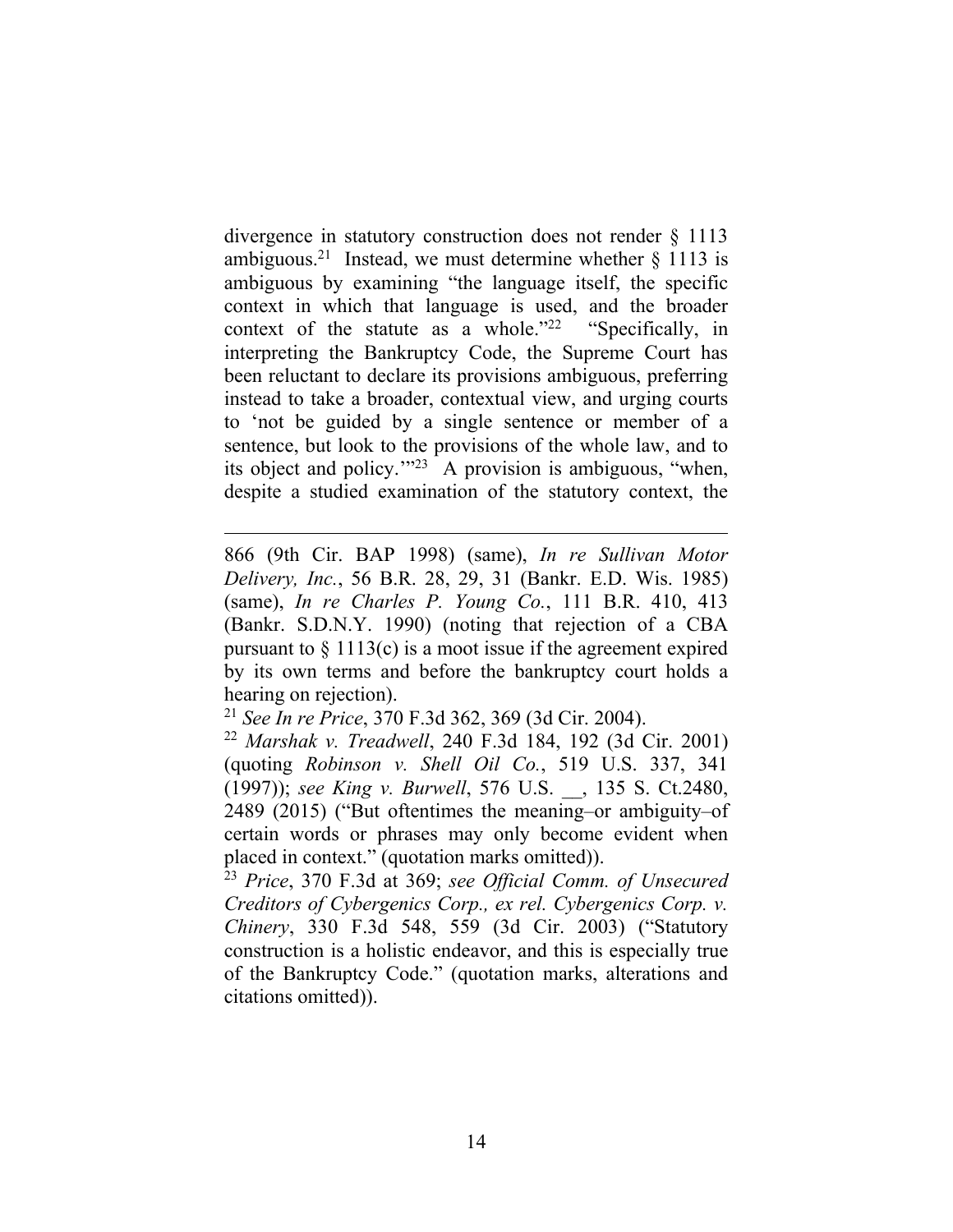natural reading of a provision remains elusive."<sup>24</sup> In that case, and as a last resort, we turn to pre-Code practice and legislative history to find meaning.<sup>25</sup>  $\setminus$ 

**A.**

Section 1113 of the Bankruptcy Code governs the means by which a debtor may assume, reject, or modify a CBA. It establishes an expedited negotiation process for modifying a CBA and allows for judicial evaluation of a petition to reject a CBA if negotiations are unsuccessful. Specifically, § 1113 provides that a debtor may "reject a collective bargaining agreement" if the bankruptcy court determines that (1) the debtor has "ma[de] a proposal" to its employees "which provides for those necessary modifications in the employees benefits and protections that are necessary to permit the reorganization," (2) "the authorized representative of the employees has refused to accept such proposal without good cause," and (3) "the balance of the equities clearly favors rejection of such agreement."26 Section 1113 explicitly forbids debtors from "terminat [ing] or alter[ing] any provisions of a collective bargaining agreement prior to compliance with the provisions" of  $\S 1113.^{27}$ 

The Union argues that the plain meaning of a "collective bargaining agreement" is a "contract between an employer and a labor union." Therefore, because the CBA has expired, there is no "contract" to be rejected under § 1113. The Union further contends that Debtors are required

<sup>24</sup> *Price*, 370 F.3d at 369.

<sup>25</sup> *See id*.

<sup>&</sup>lt;sup>26</sup> 11 U.S.C. § 1113(a), (b)(1), (c).

 $^{27}$  *Id.* § 1113(f).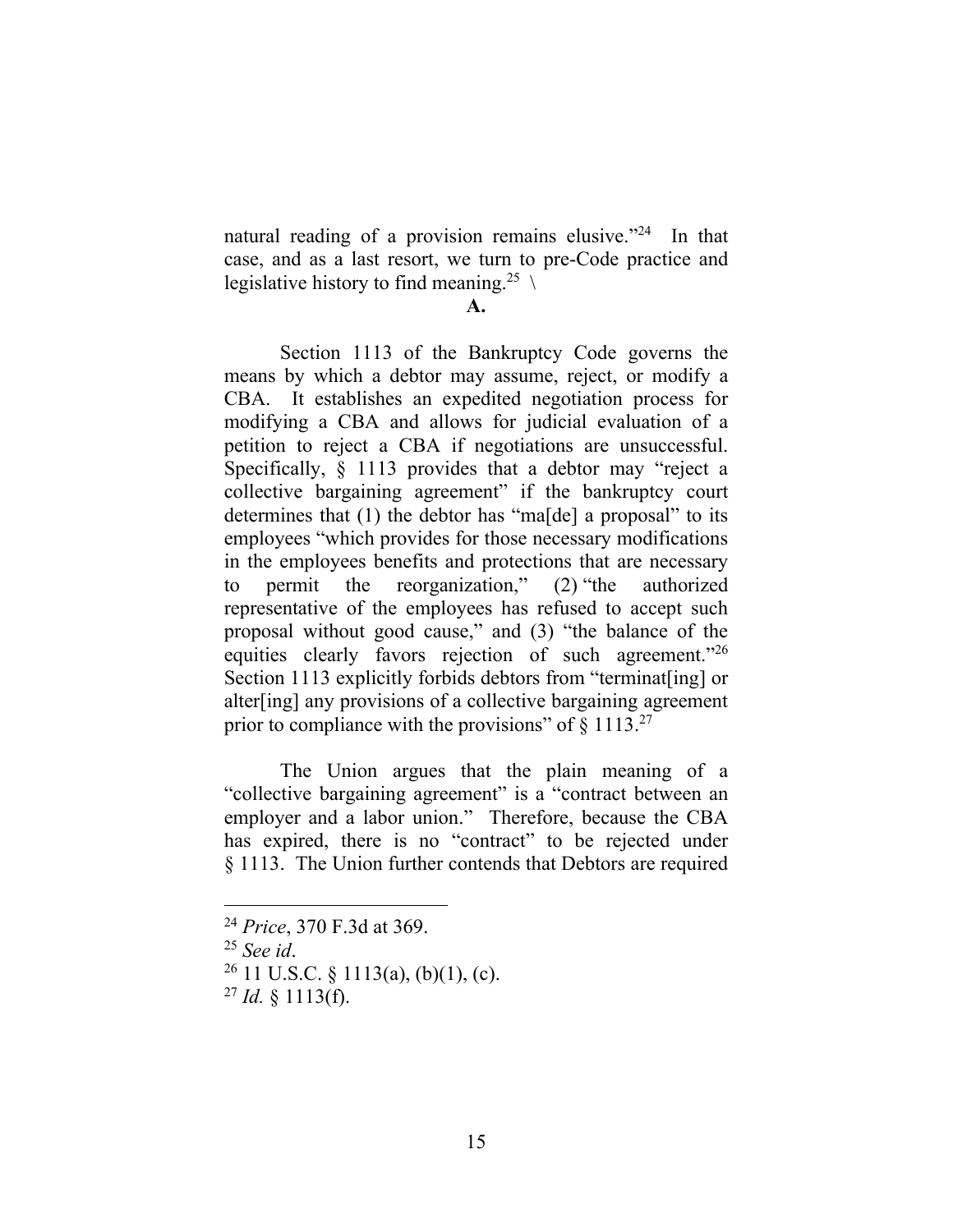to bargain to impasse before making any changes to the key terms and conditions of the expired CBA. The Union's position is based on the NLRA's requirement that "[o]nce a collective bargaining relationship has been established, an employer may not make a change affecting [the] mandatory bargaining subjects without affording the Union the opportunity to bargain over the change." <sup>28</sup> Even when a CBA expires, the employer must maintain the status quo with respect to mandatory subjects of bargaining until it either enters into a new contract or bargains to impasse.<sup>29</sup>

While § 1113 prescribes a process for rejection of a "collective bargaining agreement," it does not mention the continuing obligations imposed by the NLRA. However, neither does it restrict its prescription to "executory" or "unexpired" CBAs.<sup>30</sup> Following the lead of the Supreme Court to take a broad, contextual view of the Bankruptcy

<sup>28</sup> *Champion Parts Rebuilders, Inc. v. NLRB*, 717 F.2d 845, 852 (3d Cir. 1983) (citing *Katz*, 369 U.S. at 743)); *see* 29 U.S.C. § 158(a)(5) (providing that it "shall be an unfair labor practice for an employer" to "refuse to bargain collectively with the representatives of [its] employees"); *id.* § 158(d) (defining the employer's duty to bargain as part of a mutual duty between the employer and the union to "meet . . . and confer in good faith with respect to wages, hours, and other terms and conditions of employment").

<sup>29</sup> *See Litton*, 501 U.S. at 199; *Citizens Publ'g & Printing Co. v. NLRB*, 263 F.3d 224, 233 (3d Cir. 2001).

<sup>30</sup> *Cf.* 11 U.S.C. § 365. Section 365 permits unilateral rejection of any executory contracts or unexpired leases burdensome to the estate. *See Sharon Steel Corp. v. Nat'l Fuel Gas Distrib. Corp.*, 872 F.2d 36, 39 (3d Cir. 1989).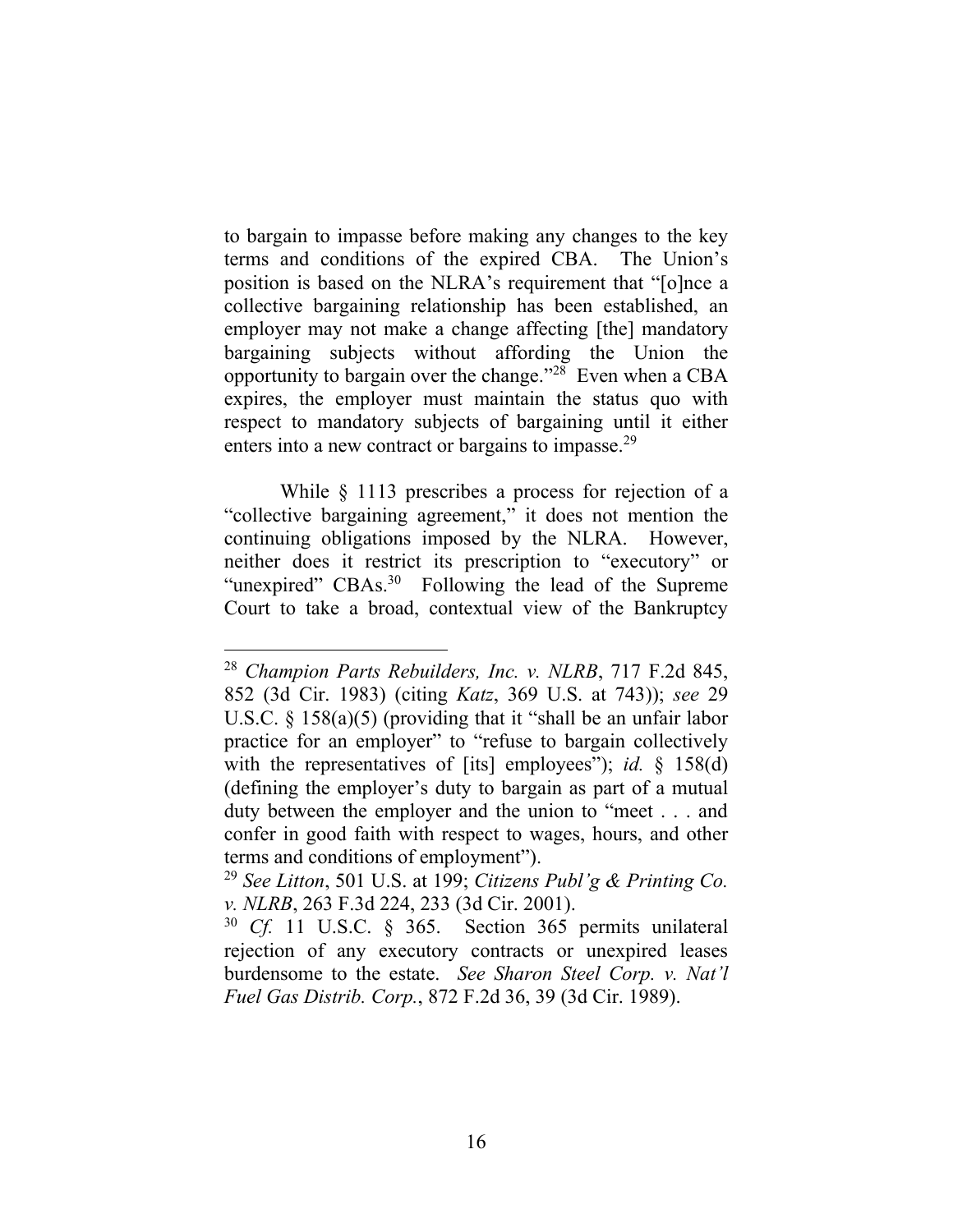Code, we will not embark, as the parties do, on a hypertechnical parsing of the words and phrases that comprise § 1113, <sup>31</sup> or focus on a meaning that may seem plain when considered in isolation. We will turn instead to the situation in which § 1113 was enacted and examine the provision in the context of the Bankruptcy Code as a whole.<sup>32</sup>

### **B.**

Section 1113 was a product of the organized labor movement's push to overturn the Supreme Court's decision in

<sup>&</sup>lt;sup>31</sup> The Union argues that we should attach significance to the textual contrast between § 1113(e), which allows for emergency interim relief "when the collective bargaining agreement continues in effect," and  $\S$  1113(c). The Union also contends that the word "terminate" within the context of  $\S 1113(d)(2)$  suggests that there must be an unexpired CBA that can be "terminated."

<sup>32</sup> *In re Price*, 370 F.3d at 369 ("Statutory context can suggest the natural reading of a provision that in isolation might yield contestable interpretations."); *see King*, 135 S. Ct. at 2495) ("But while the meaning of the phrase . . . may seem plain 'when viewed in isolation,' such a reading turns out to be 'untenable in light of [the statute] as a whole.' . . . In this instance, the context and structure of the [statute] compel us to depart from what would otherwise be the most natural reading of the pertinent statutory phrase." (citation omitted)); *Kelly v. Robinson*, 479 U.S. 36, 43 (1986) ("In expounding a statute, we must not be guided by a single sentence or member of a sentence, but look to the provisions of the whole law, and to its object and policy."' (quotation marks omitted)).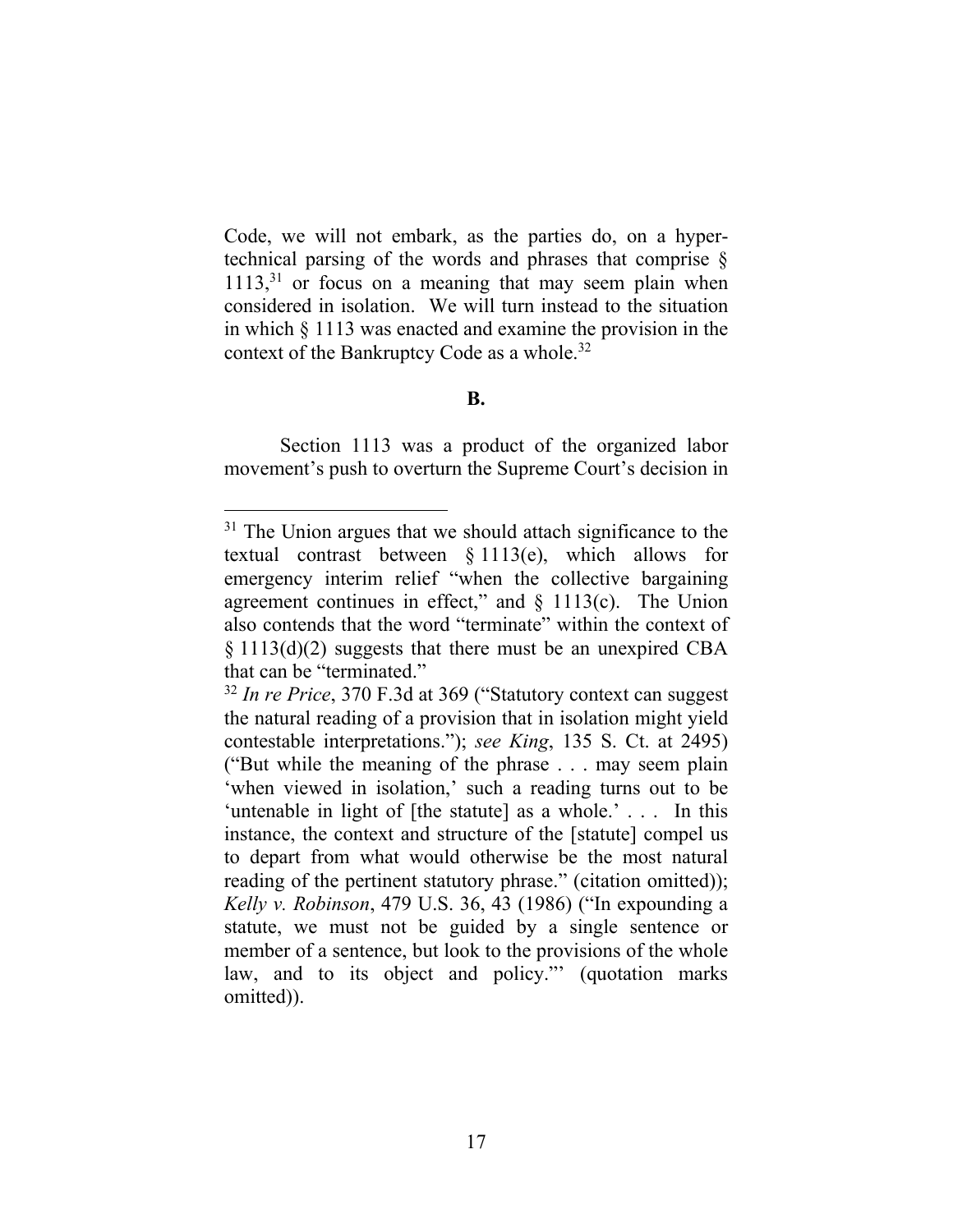*National Labor Relations Board v. Bildisco & Bildisco*. 33 There, the Supreme Court addressed what standard governed rejection of CBAs in bankruptcy. The Court first held that CBAs were "executory contracts" under § 365 of the Bankruptcy Code, and could therefore be rejected under § 365 if the debtor showed that they "burden[ed] the estate, and ... the equities balance[d] in favor of rejecting the labor contract[s]."<sup>34</sup> In recognizing national labor policy, the Court included a bargaining component in the process of rejection, requiring an employer to make reasonable efforts to negotiate a voluntary modification of the CBA before acting on a

<sup>34</sup> *Bildisco*, 465 U.S. at 526.

<sup>33</sup> 465 U.S. 513 (1984); *see* 130 Cong. Rec. 20,092 (1984) (statement of Sen. Kennedy) (stating that the intent of the new law is "to overturn the *Bildisco* decision which had given the trustee all but unlimited discretionary power to repudiate labor contracts and to substitute a rule of law that encourages the parties to solve their mutual problems through the collective bargaining process"); *id.* at 20,091 (statement of Sen. Packwood) (stating that "the agreement reached by the Conferees on the labor provisions in the bill brings to an end the effort to assure that labor contracts, which are negotiated in good faith, are properly protected"); *see also Wheeling-Pittsburgh Steel Corp. v. United Steelworkers of Am., AFL-CIO-CLC*, 791 F.2d 1074, 1086 (3d Cir. 1986) ("[While we] are aware . . . that the most authoritative source of legislative intent lies in committee reports . . . [, here] there was no committee report, and we must seek guidance from the sequence of events leading to adoption of the final version of the bill, and the statements on the House and Senate floor of the legislators most involved in its drafting." (citation omitted)).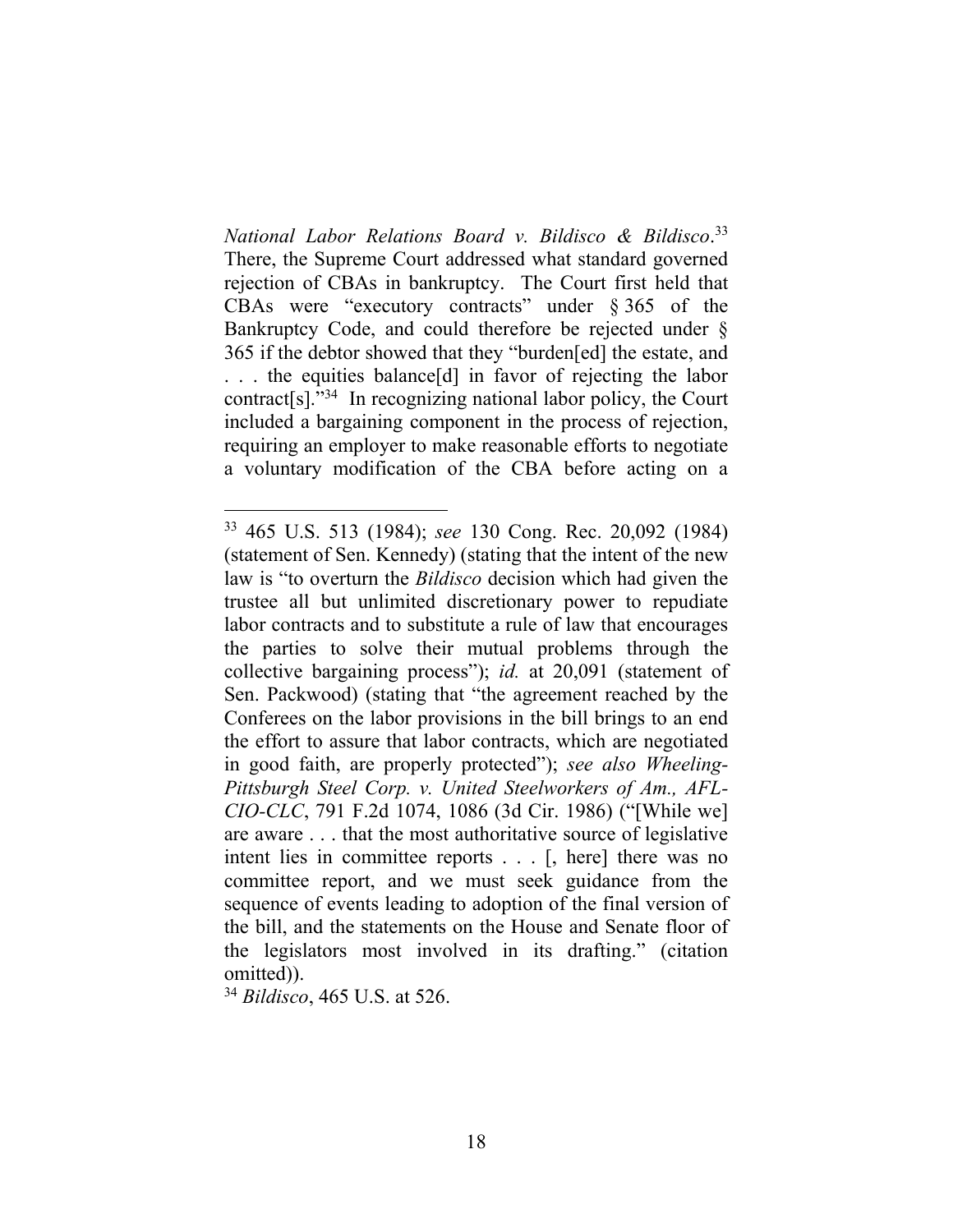petition to modify or reject a CBA.<sup>35</sup> This first holding of *Bildisco* – establishing the standard for rejecting a CBA – was unanimous.

The Court then addressed whether the debtor's noncompliance with the CBA after filing for bankruptcy but before contract rejection constituted an unfair labor practice. Justice Rehnquist, writing for the majority, found that "from the filing of a petition in bankruptcy until formal acceptance, the [CBA] is not an enforceable contract within the meaning of NLRA  $\S$  8(d)." Thus, it was not an unfair labor practice for an employer to unilaterally change the terms of a CBA after filing for bankruptcy but before the court approved rejection. 36 Justice Rehnquist reasoned that the trustee was "empowered by virtue of the Bankruptcy Code to deal with its contracts and property in a manner it could not have employed absent a bankruptcy filing."<sup>37</sup> A rule, requiring trustees to adhere to a CBA's terms after filing, "would run directly counter to the express provisions of the Bankruptcy Code and to the Code's overall effort to give the debtor-inpossession some flexibility and breathing space."<sup>38</sup> He noted:

<sup>35</sup> *Id.*

<sup>36</sup> *Id.* 529-33 ("Since the filing of a petition in bankruptcy under Chapter 11 makes the contract unenforceable, § 8(d) procedures have no application to the employer's unilateral rejection of an already unenforceable contract. . . . Our rejection of the need for full compliance with  $\S$  8(d) procedures of necessity means that any corresponding duty to bargain to impasse under  $\S$  8(a)(5) and  $\S$  8(d) before seeking rejection must also be subordinated to the exigencies of bankruptcy.").

<sup>37</sup> *Id.* at 528.

<sup>38</sup> *Id.* at 532.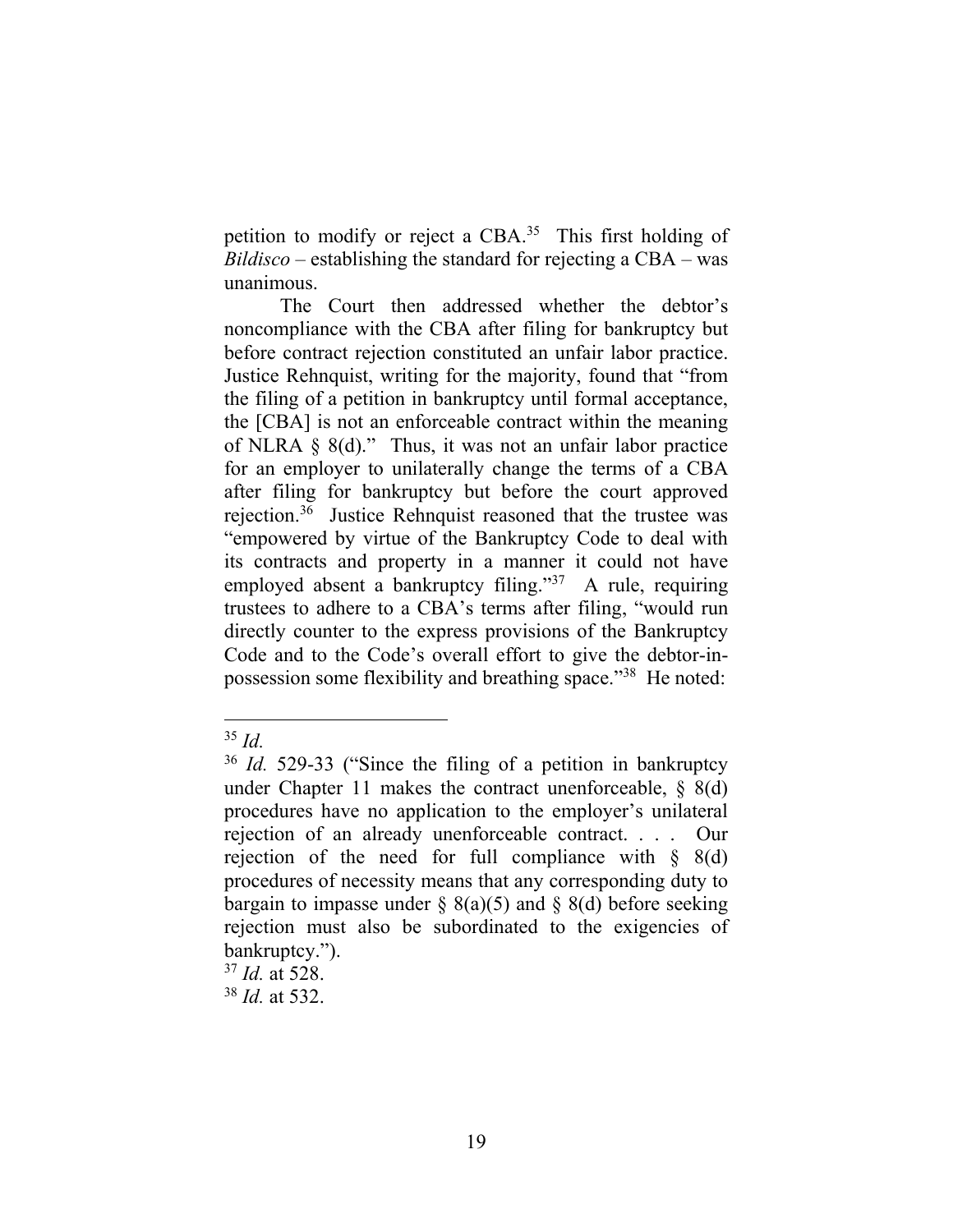The fundamental purpose of reorganization is to prevent a debtor from going into liquidation, with an attendant loss of jobs and possible misuse of economic resources. . . . [A] beneficial recapitalization could be jeopardized if the debtor-in-possession were saddled automatically with the debtor's prior collectivebargaining agreement. Thus, the authority to reject an executory contract is vital to the basic purpose to a Chapter 11 reorganization, because rejection can release the debtor's estate from burdensome obligations that can impede a successful reorganization.<sup>39</sup>

In response to *Bildisco*, Congress swiftly<sup>40</sup> passed  $\S$ 1113 to overturn the second part of *Bildisco*'s holding and

<sup>39</sup> *Id.* at 528.

<sup>40</sup> *See* Rosalind Rosenberg, *Bankruptcy and the Collective Bargaining Agreement – A Brief Lesson in the Use of the Constitutional System of Checks and Balances*, 58 Am. Bankr. L.J. 293, 313 (1984) ("On the same day *Bildisco* was decided, Congressman Rodino introduced H.R. 4908 to clarify the circumstances under which collective bargaining agreements may be rejected." (footnotes and quotation marks omitted)); 130 Cong. Rec. 6191 (statement of Rep. Hyde) (describing the House as taking action with "mind boggling speed"); 130 Cong. Rec. 13,205 (statement of Sen. Denton) (stating that "[i]t is notable that the *Bildisco* provision was introduced only 2 days before it was taken up on the floor, was never considered by the House Judiciary Committee in hearings or committee markups, and was brought to the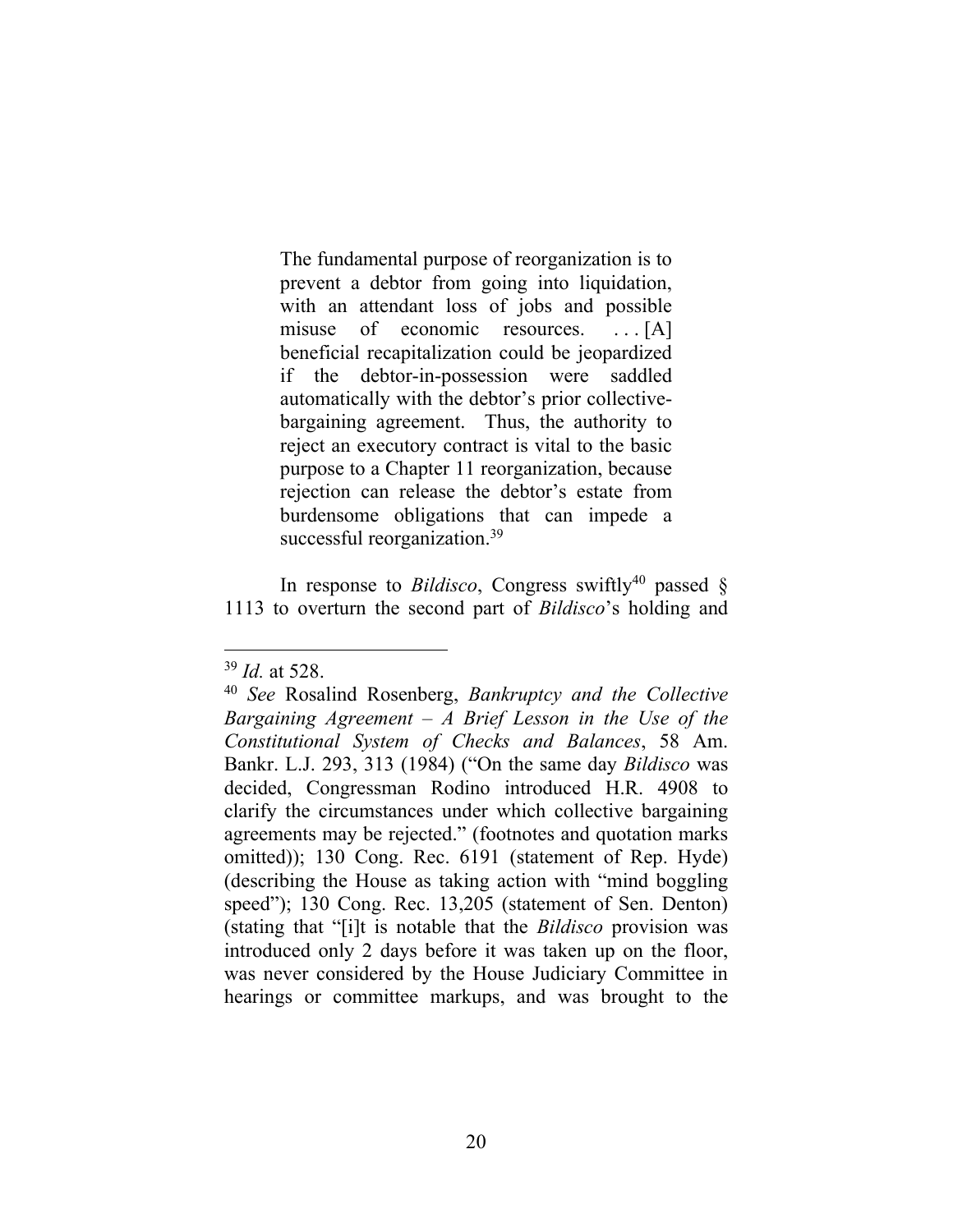prohibit unilateral changes in debtors' CBAs without bankruptcy court approval.<sup>41</sup> In crafting the stringent requirements of § 1113, Congress was focused on preventing employers from terminating negotiated labor contracts and avoiding burdensome obligations to employees merely by entering bankruptcy.<sup>42</sup>

As enacted, § 1113 balances the concerns of economically-stressed debtors in avoiding liquidation and the unions' goals of preserving labor agreements and maintaining

<sup>41</sup> *See* 11 U.S.C. § 1113(f).

<sup>42</sup> *In re Roth Am., Inc.*, 975 F.2d 949, 956 (3d Cir. 1992); *see In re Maxwell Newspapers, Inc.*, 981 F.2d 85, 89 (2d Cir. 1992) ("[Section] 1113 also imposes requirements on the debtor to prevent it from using bankruptcy as a judicial hammer to break the union."); *In re Century Brass Prods., Inc.*, 795 F.2d 265, 272 (2d Cir. 1986) ("[Section 1113] created an expedited form of collective bargaining with several safeguards designed to insure that employers did not use Chapter 11 as medicine to rid themselves of corporate indigestion."); *Sullivan Motor Delivery, Inc.*, 56 B.R. at 30 ("The elaborate procedure established under § 1113 is a conscious effort by Congress to slow down the potential for an avalanche of attempted rejections of [CBAs] by debtor employers."); 130 Cong. Rec. 20,092 (1984) (statement of Sen. Packwood) (noting that "the debtor will not be able to exploit the bankruptcy procedure to rid itself of unwanted features of the labor agreement that have no relation to its financial condition and its reorganization and which earlier were agreed to by the debtor").

House floor under a rule that did not permit the House to vote on it separately from the bankruptcy bill.").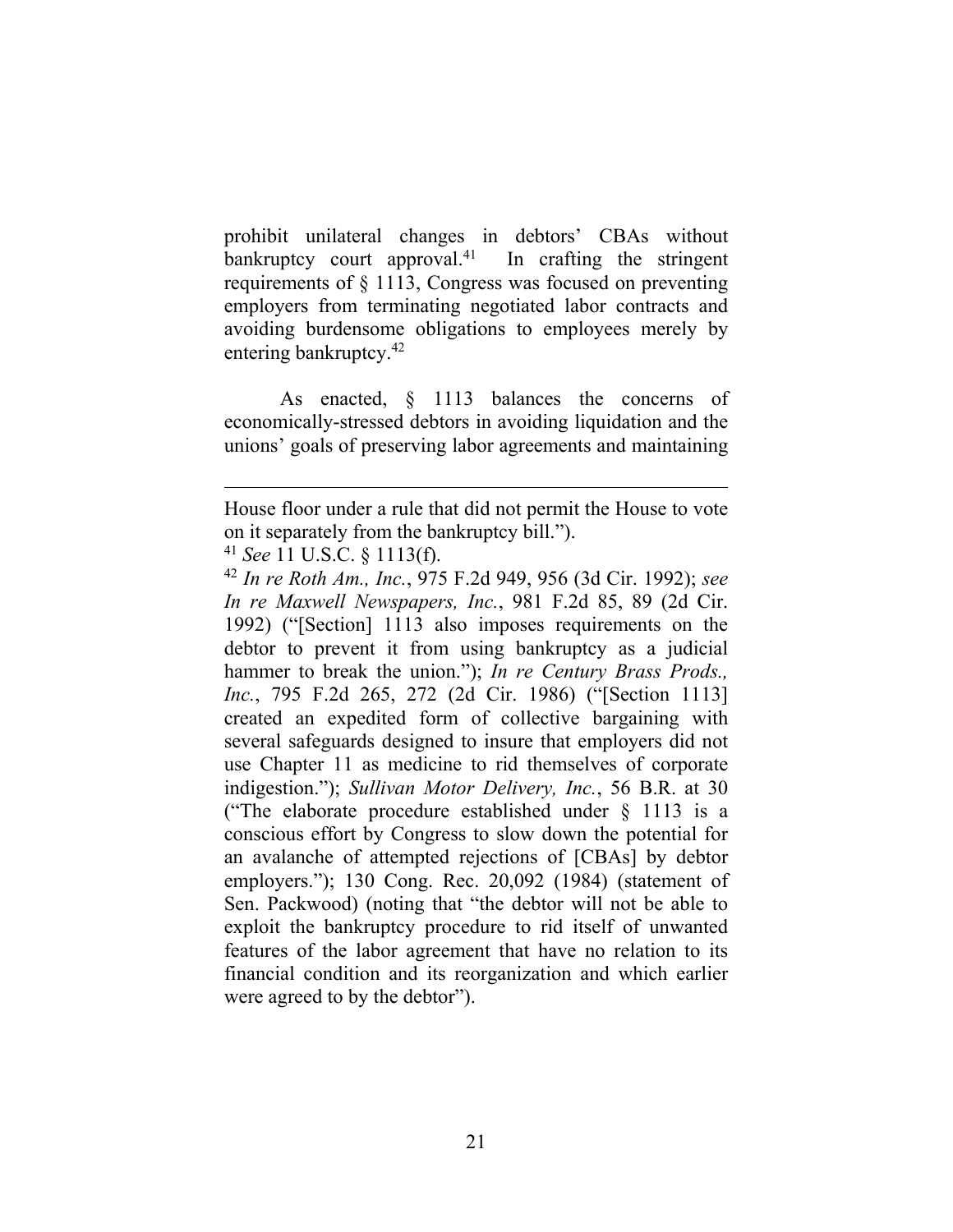influence in the reorganization process. Unlike § 365, which does not constrain a debtor's rejection of burdensome executory contracts, § 1113 prescribes strict procedural and substantive requirements before a CBA can be rejected. Specifically, before the bankruptcy court will consider an application to reject, the debtor must make a proposal, provide relevant information, meet at reasonable times, and confer in good faith. The debtor's modifications must be "necessary" to permit reorganization and must treat all creditors, the debtor, and all affected parties "fairly and equitably." The balance of equities must "clearly favor" rejection of the CBA. The language of § 1113 was designed to foreclose all but the essential modifications of the working conditions integral to a successful reorganization.<sup>43</sup> In other words, by requiring compliance with the stringent provisions of § 1113, Congress sought to ensure that, when the NLRA yields to the Bankruptcy Code, it does so only for reasons that will permit the debtor to stay in business.<sup>44</sup>

This case exemplifies the process that Congress intended. Rejection of the Debtors' continuing labor obligations, as defined by the expired CBA, is necessary to permit the Debtors' reorganization – indeed it is essential to

<sup>43</sup> *See Wheeling-Pittsburgh Steel Corp.*, 791 F.2d at 1088.

<sup>44</sup> *See* 130 Cong. Rec. 20,231 (1984) (statement of Rep. Morrison) ("[T]he conference report strikes the necessary balance between the threat to companies in risk of being liquidated because of financial problems and the possibility of abuse of chapter 11 bankruptcy proceedings merely to vitiate union contracts"); *id.* at 20,232 (statement of Rep. Morrison) ("[A] chapter 11 reorganization case that is brought for the sole purpose or [sic] repudiating or modifying a [CBA] is a case brought in 'bad faith.'").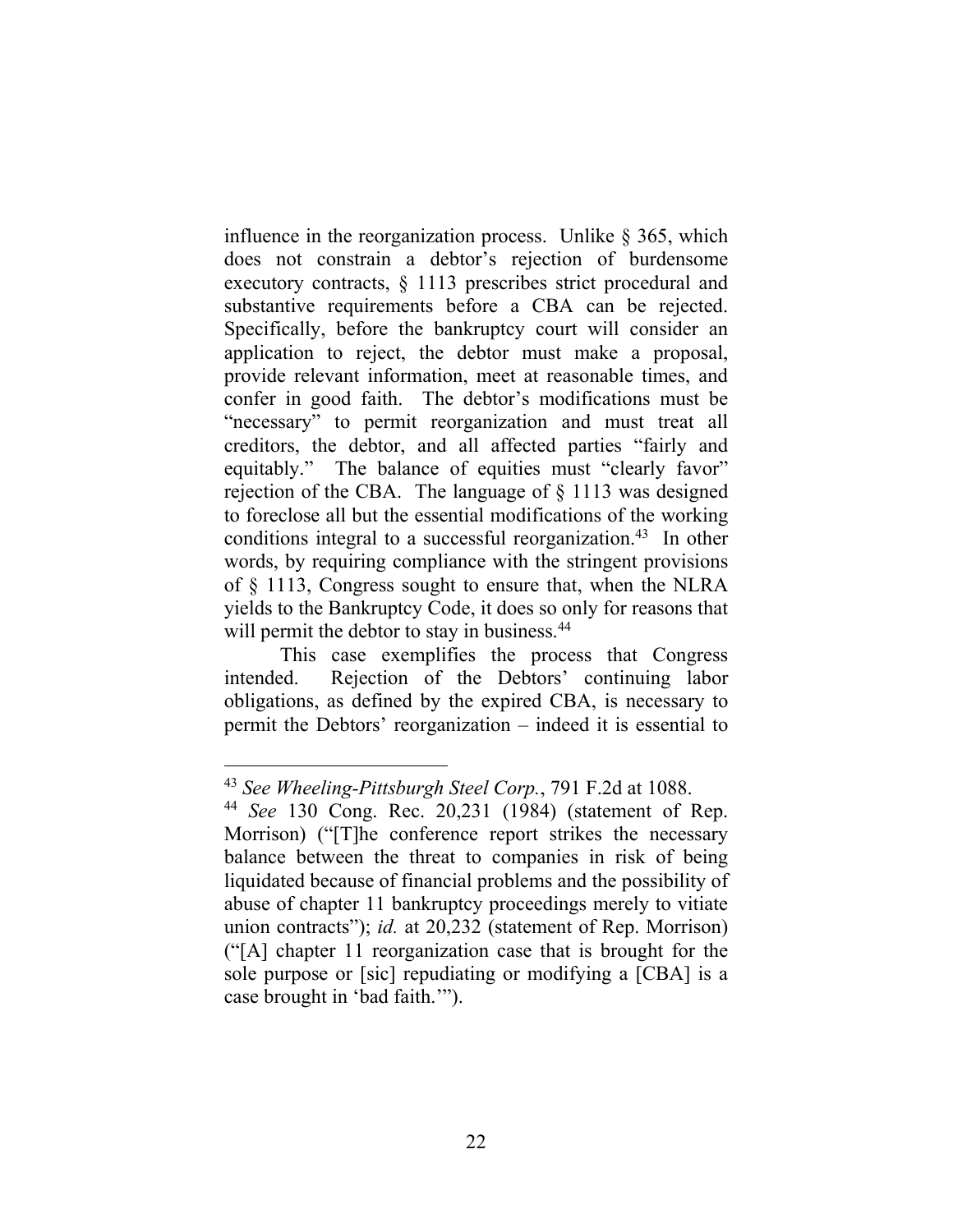the Debtors' survival. As the Bankruptcy Court repeatedly emphasized, the Debtors' "financial situation is desperate. Not only are their losses large, but they have been unable to obtain debtor in possession financing for their bankruptcy cases and are operating with cash collateral. Debtors' cash will run out in less than two months."<sup>45</sup> The Debtors' expert, whom the Bankruptcy Court found "highly credible," testified that the

> Debtors must have relief from the CBA without which they can not avoid closing the Casino and liquidating their businesses. . . . [T]he situation is so grim that without the Court granting the Motion and Debtors obtaining other concessions, Debtors would have to give notice to the New Jersey Department of Gaming Enforcement not later than October 20, 2014, that Taj Mahal will close the Casino.<sup>46</sup>

The Debtors sold assets and closed one of their casinos, the Trump Plaza Hotel and Casino, to raise cash and reduce their obligations. As of September 5, 2014, the Debtors' working capital cash was approximately \$12 million, and its secured debt was approximately \$286 million. Under the relevant terms of the CBA, however, the Debtors were required to make more than \$3.5 million per year in pension contributions, and \$10 to \$12 million per year in health and welfare contributions. After the CBA expired, the Debtors were required to sustain those payments at the same levels. To avoid liquidation, the Debtors moved to reject the

<sup>45</sup> *Trump Entm't Resorts, Inc.*, 519 B.R. at 80. <sup>46</sup> *Id.*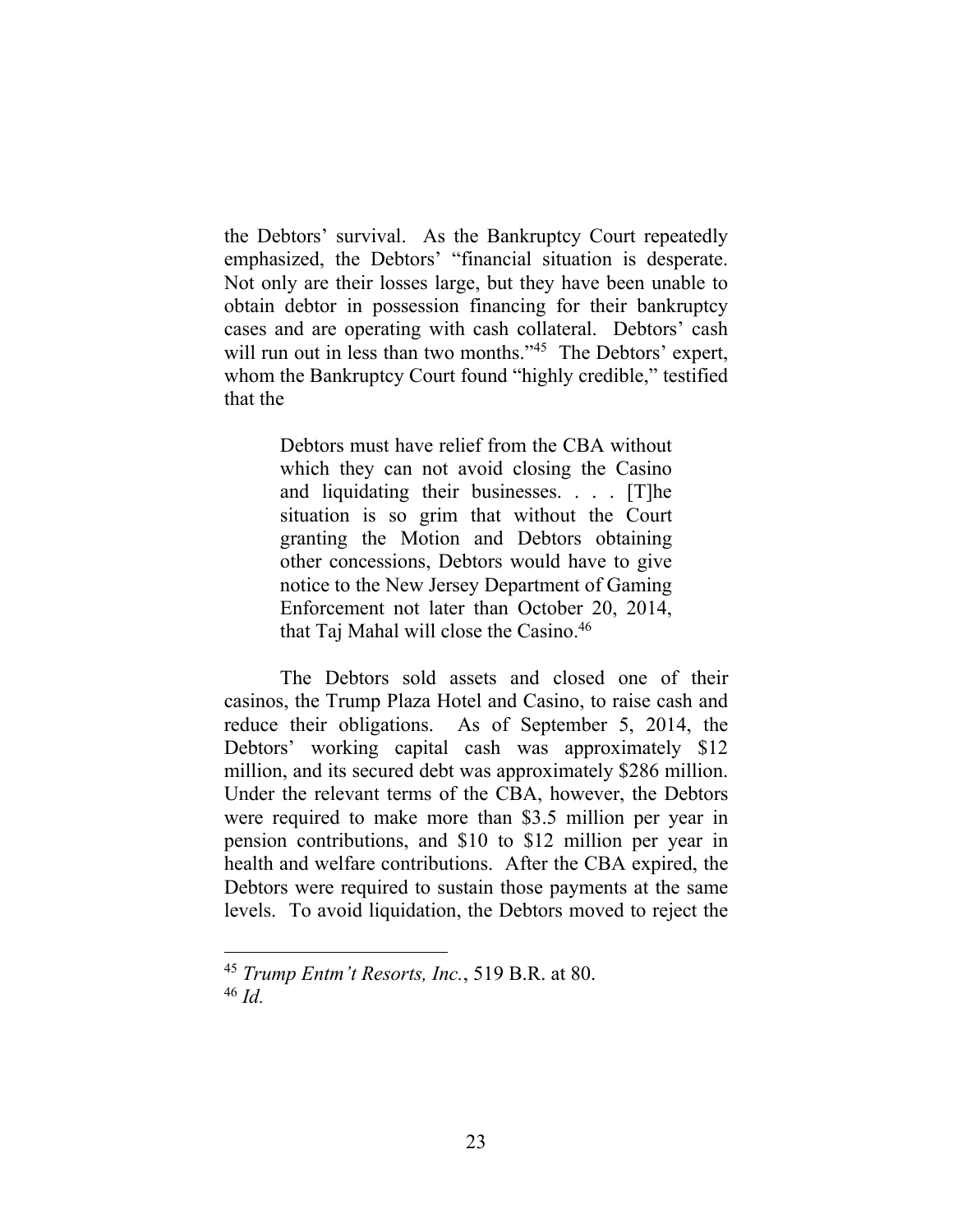CBA. Their § 1113 proposal to the Union included annual savings of approximately \$3.7 million per year in pension contributions, \$5.1 million in health and welfare contributions, and \$5.8 million in work rule changes, including elimination of paid meal times. Instead of negotiating with the Debtors, the Union stalled the bargaining sessions, engaged in picketing, and attempted to harm the Debtors' business.<sup>47</sup>

Notably, the Debtors' plan of reorganization is contingent on rejection of the CBA, the obtaining of tax relief, the conversion of the first lien secured creditor's debt to equity, and a capital infusion of \$100 million from the first lien secured creditor. The first lien secured creditor "has made it clear that it will perform only if the CBA and tax relief contingencies are achieved because the business will not succeed without the relief."<sup>48</sup> A successful reorganization, therefore, depends on the rejection of the terms that the Debtors are required to maintain under the NLRA.

The Union recognizes that the Debtors are bound by the terms and conditions of the expired CBA by virtue of their obligation to maintain the status quo. Nevertheless, the Union argues that those obligations are "entirely distinct from the parties' voluntarily assumed contractual obligation to honor their CBA prior to its expiration." The Union relies on *Laborers Health & Welfare Trust Fund for Northern California v. Advanced Lightweight Concrete Company*. 49

<sup>47</sup> *Id.* at 81-82.

<sup>48</sup> *Id.* at 83.

<sup>49</sup> 484 U.S. 539 (1988).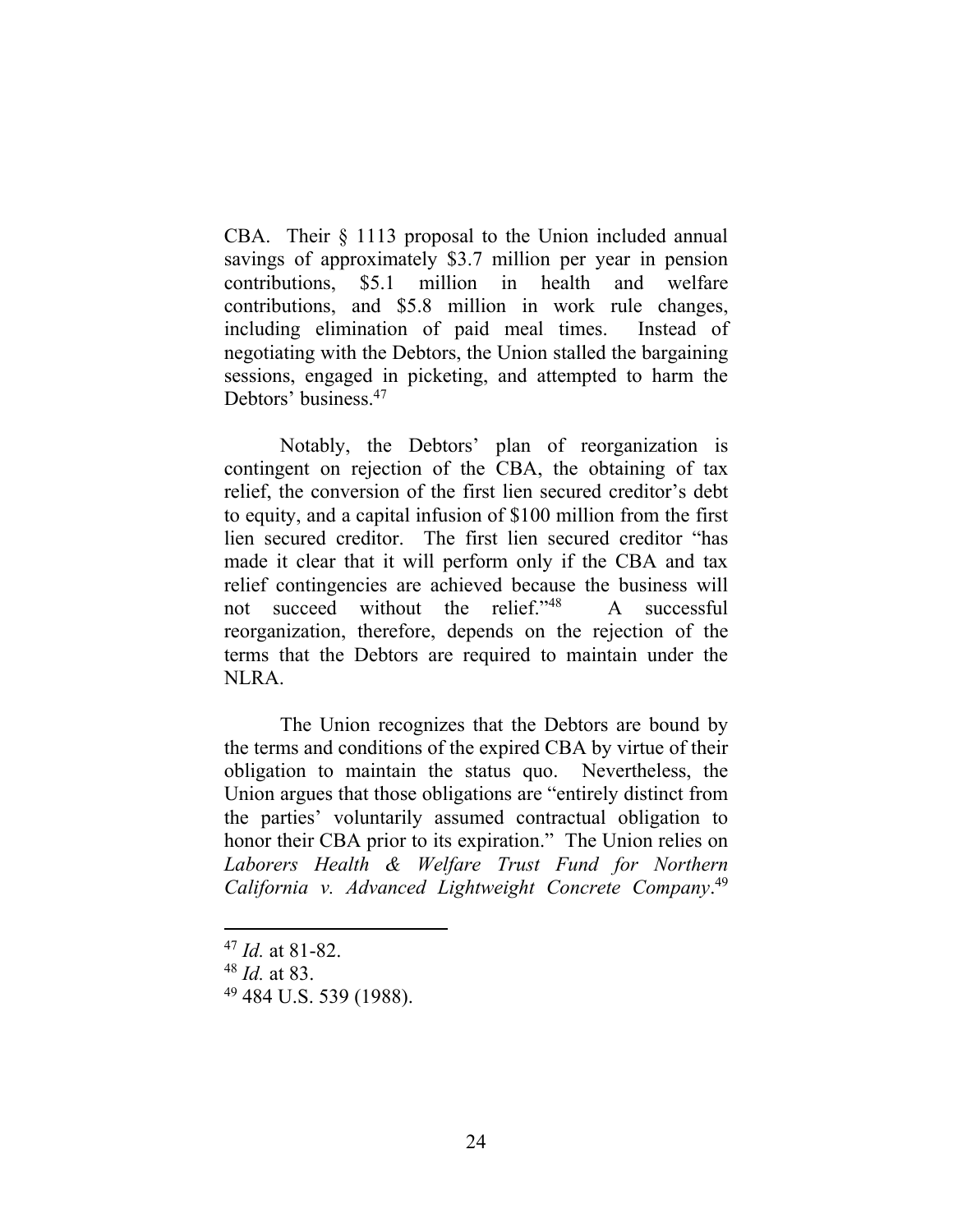This case involved the withdrawal of an employer from a multiemployer pension fund and the employer's subsequent failure to make payments to the fund as required by the expired CBA. The trustee of the fund brought suit in federal court to enforce the terms of the expired CBA. The Supreme Court distinguished an employer's obligation to make contributions to such a pension fund pursuant to the terms of a CBA from an employer's continuing obligation under the NLRA to make post-expiration contributions. The Court held that, because an employer's contractual duty to make multiemployer pension fund contributions does not survive the CBA's expiration, the employer's failure to make postexpiration contributions does not constitute a violation of § 515 of ERISA.<sup>50</sup> The Court concluded that  $\S$  515 was intended to cover only obligations arising under the CBA. To seek contributions from an employer after the expiration of the CBA, the trustee would have to go before the NLRB to obtain a remedy in a proceeding before that body; the district court did not have jurisdiction to hear the claim.

The Court in *Laborers Health* found Congress's intent in enacting  $\S$  515 was clear.<sup>51</sup> The Court added that there were three countervailing policy arguments to support its decision that the reach of § 515 was deliberate rather than inadvertent. First, if there is a gap in the enforcement scheme to enforce contributions to multiemployer funds, its incidence

<sup>50</sup> Section 515 was enacted to protect multiemployer funds and the other employers participating in them from the withdrawal of an employer from the fund. It obligates employers, even after withdrawal, to make contributions under the terms of a plan or of a CBA. 29 U.S.C. § 1145. <sup>51</sup> *Laborers Health*, 484 U.S. at 551.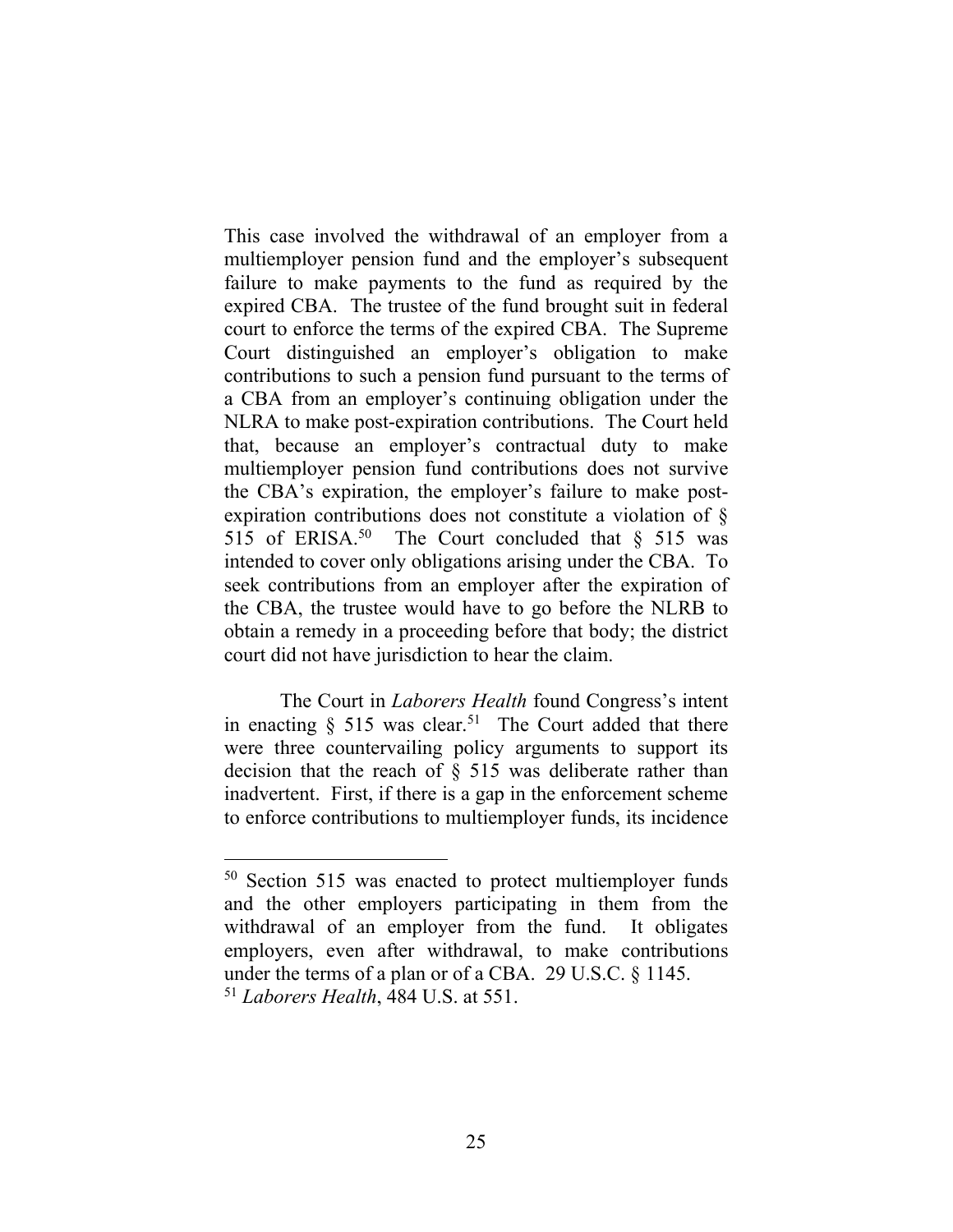is unknown and, since it has not been called to the attention of Congress, "it may not be a problem of serious magnitude."<sup>52</sup> Second, the issues to be decided in a dispute over an employer's failure to make fund contributions are more complex when the refusal is post-CBA rather than a simple collection action during the life of the CBA. $53$  Third, a violation of the duty to bargain in good faith is a labor law matter and is better decided by the NLRB than by a district court  $54$ 

Conversely, we find the intent of Congress here also to be clear but that intent was to incorporate expired CBAs in the language of § 1113. Our review of the decision in *Laborers Health* demonstrates to us that the three countervailing policy arguments in *Laborers Health* support our decision here. As we noted above, § 1113 was enacted to balance the needs of economically-stressed debtors in avoiding liquidation and the unions' needs in preserving labor agreements and safeguarding employment for their members. Section 1113 meets a gap in the schemes to permit reorganizations when labor obligations will prevent the success of a reorganization. The number of cases cited in footnote 20 *supra* demonstrate this gap. Section 1113 was enacted to ensure that relief from a CBA was granted only in situations where relief was necessary to permit the reorganization. It is a counter to the precedent in *Bildisco* which permitted modification of a CBA without close scrutiny by the Bankruptcy Court. Under § 1113, approval will be granted only if the debtor's modifications are

<sup>52</sup> *Id.*.

- <sup>53</sup> *Id.* at 551-52.
- <sup>54</sup> *Id.* at 552.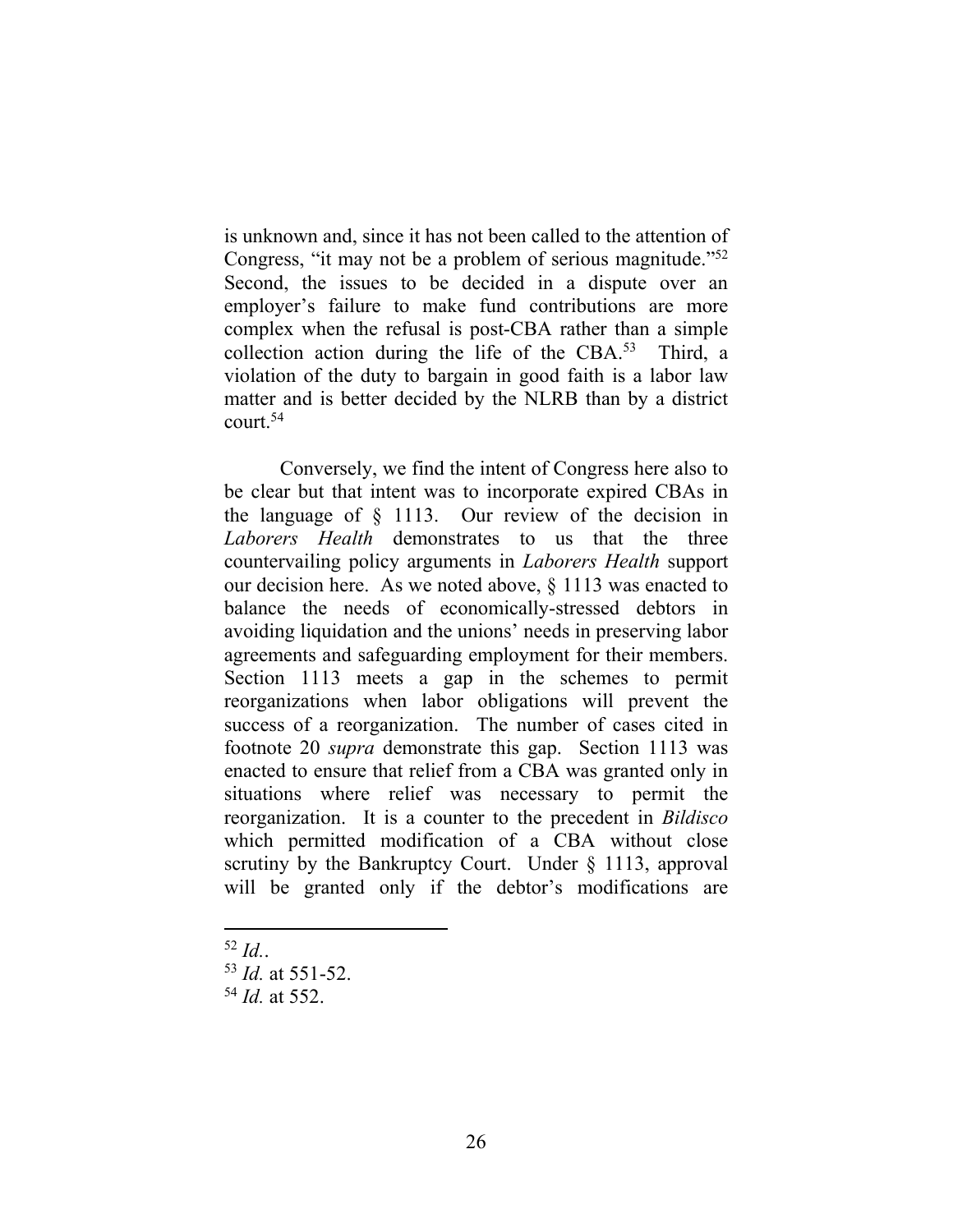necessary to permit reorganization. In this context, when the employer's statutory obligations to maintain the status quo under the terms of an expired CBA will undermine the debtor's ability to reorganize and remain in business, it is the expertise of the Bankruptcy Court which is needed rather than that of the NLRB. For that reason, whether the CBA is in effect or is expired, it is the Bankruptcy Court which should make the review and decide on the necessity of the modification. We conclude, therefore, that  $\S$  1113 applies to a CBA after it has expired.

The Union contends, however, that because a debtor may not assume or reject an expired executory contract under § 365, it may not reject an expired CBA under § 1113. This argument ignores an important distinction between a CBA and any other executory contract: the key terms and conditions of a CBA continue to burden the debtor after the agreement's expiration. Rejection of those terms, therefore, is not a moot issue as would be in the case of other contracts or leases.

# **C.**

To hold that a debtor may reject an expired CBA or its continuing obligations as defined by the expired CBA is also consistent with the purpose of the Bankruptcy Code, which gives debtors latitude to restructure their affairs.<sup>55</sup> A Chapter

<sup>55</sup> *See Perez v. Campbell*, 402 U.S. 637, 648 (1971) ("This Court on numerous occasions has stated that '(o)ne of the primary purposes of the Bankruptcy Act' is to give debtors 'a new opportunity in life and a clear field for future effort, unhampered by the pressure and discouragement of pre-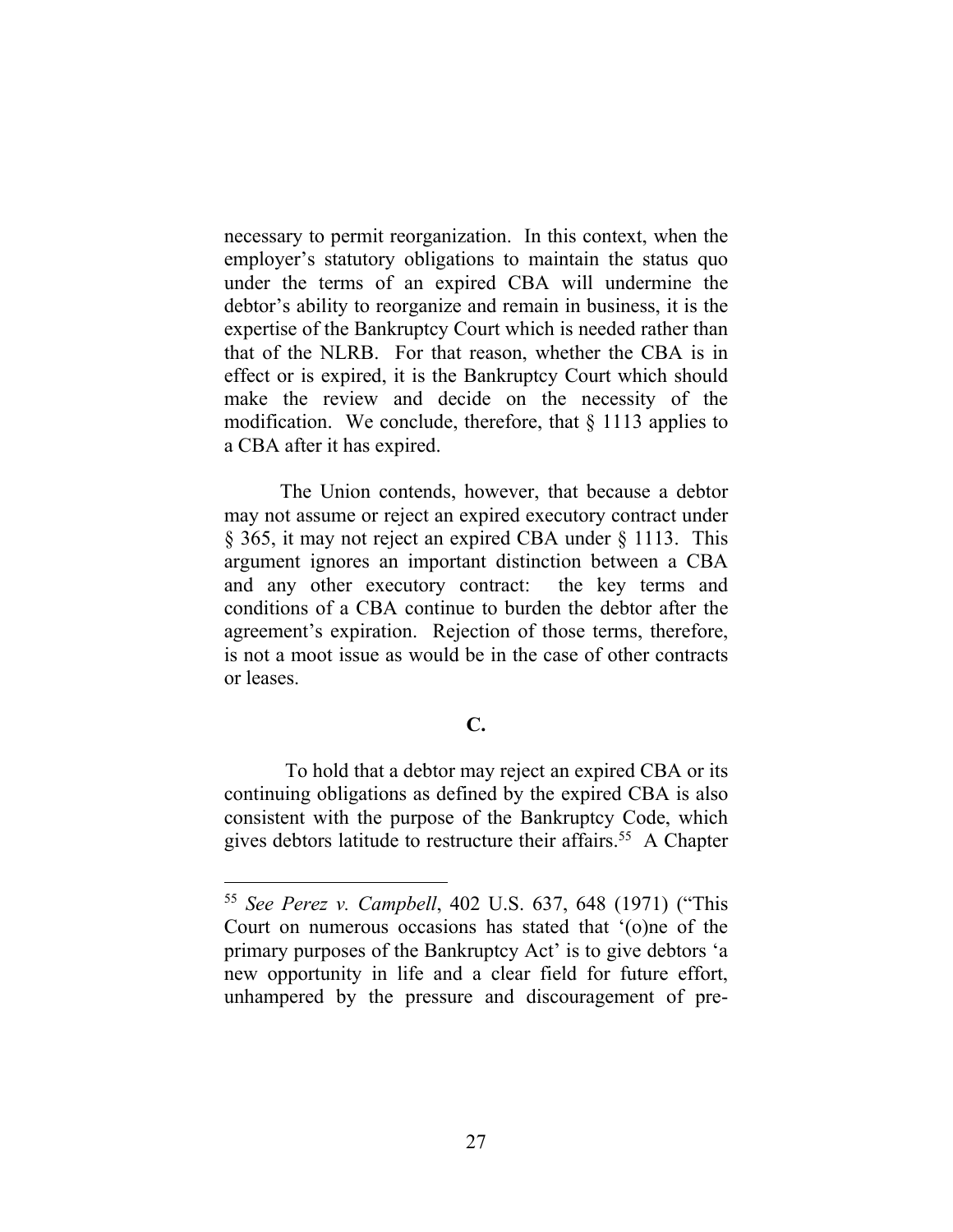11 reorganization provides a debtor with an opportunity to reduce or extend its debts so its business can achieve longterm viability, for instance, by generating profits which will compensate creditors for some or all of any losses resulting from the bankruptcy. Congress has recognized that "[i]t is more economically efficient to reorganize rather than to liquidate, because it preserves jobs and assets."<sup>56</sup> Similarly, we have held that "[t]he policy behind Chapter 11 of the Bankruptcy Code is the 'ultimate rehabilitation of the debtor.'" 57 As the Bankruptcy Court recognized, "[i]n many cases, time is the enemy of a successful restructuring" and the § 1113 rejection process is a "much quicker process than the relatively protracted process contemplated by the NLRA."<sup>58</sup>

Section 1113 furthers the Code's rehabilitative policies by permitting debtors to restructure their labor obligations. A

(quoting *Nicholas v. United States*, 384 U.S. 678, 687 (1966). <sup>58</sup> *Trump Entm't Resorts*, 519 B.R. at 86.

existing debt.'" (quoting *Local Loan Co. v. Hunt*, 292 U.S. 234, 244 (1934))).

<sup>56</sup> H.R. Rep. No. 95-595, at 220 (1977) (stating that the premise of business reorganization is that a company's assets are worth more as a going concern than if sold for scrap); *see*  130 Cong. Rec. 20,230 (1984) (statement of Rep. Lungren, discussing § 1113) ("This is an important provision in the compromise because it underscores the primary purpose of chapter 11; that is, to maintain the debtor's business so that both the debtor and his employees can keep their jobs.... [T]his chapter 11 allows a company to reorganize rather than going belly-up. In essence, it is the best way to protect the jobs of the workers of the company as then constituted."). <sup>57</sup> *In re Exide Techs.*, 607 F.3d 957, 962 (3d Cir. 2010)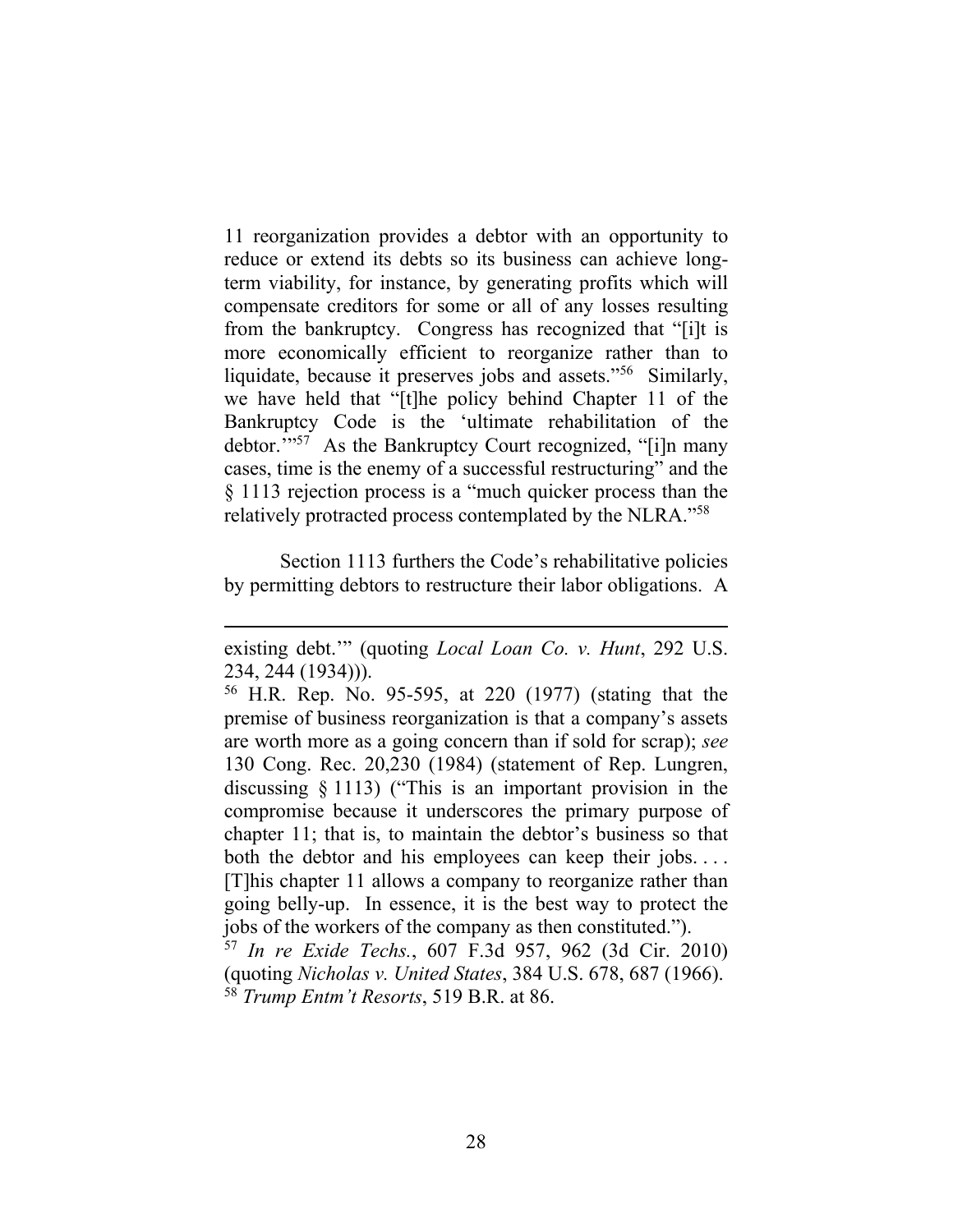contrary holding, *i.e.*, that § 1113 does not allow a debtor to reject expired CBAs or its ongoing obligations, would impede that overriding goal.<sup>59</sup> Whether by force of contract or by operation of the NLRA, the Debtors here were bound by the key terms of the expired CBA. But those terms burdened the estate so as to preclude a successful reorganization. Just because the Debtors filed the § 1113 motion one week after the CBA expired, they should not be bound by the expired agreement's burdensome terms until the parties negotiate to impasse. That interpretation of the statute would undercut the rehabilitative function of Chapter 11.<sup>60</sup>

<sup>59</sup> *See* 130 Cong. Rec. 20,230 (1984) (statement of Rep. Lungren) (noting that "[a]ny labor provision which would subordinate the debtor's reorganization to a union contract . . . would impinge on the goals of the 1978 Bankruptcy Reform Act and indeed on the principal reasons for a bankruptcy procedure"); *id.* at 20,231 (statement of Rep. Hall) (asking whether "the court in balancing equities would include the union contract – *and any other matters that might make it detrimental to the debtor* for the contract to remain in force" (emphasis added)).

<sup>60</sup> *See King*, 135 S. Ct. 2492-93 (citing *N.Y. State Dep't of Soc. Servs. v. Dublino*, 413 U.S. 405, 419-20 (1973) ("We cannot interpret federal statutes to negate their own stated purposes.")); *SEC v. C.M. Joiner Leasing Corp.*, 320 U.S. 344, 350-51 (1943) ("[C]ourts will construe the details of an act in conformity with its dominating general purpose, will read text in the light of context and will interpret the text so far as the meaning of the words fairly permit so as to carry out in particular cases the generally expressed legislative policy.").